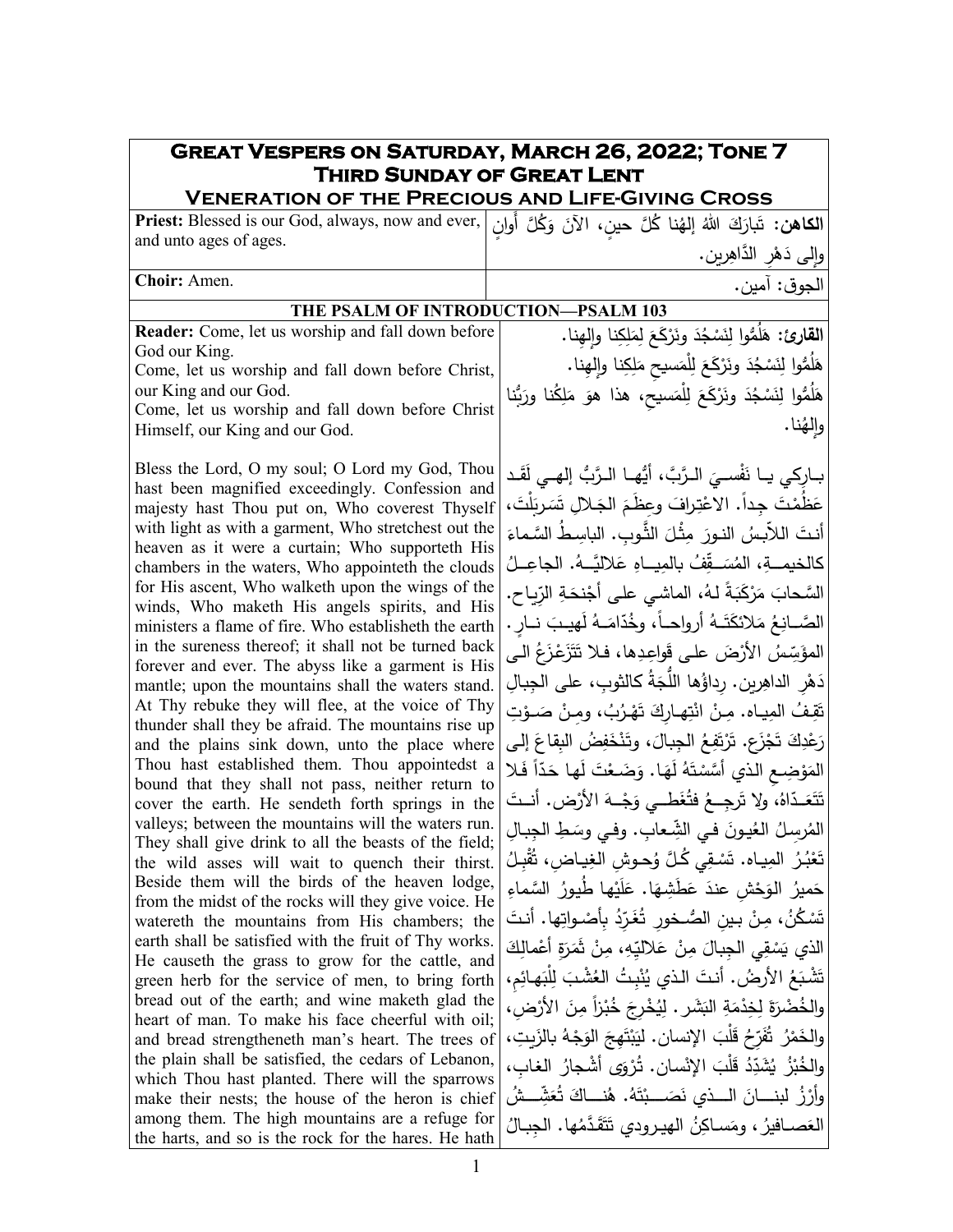| made the moon for seasons; the sun knoweth his                                                               | العالِيَـةُ لِلأَيلَـةِ، والصُّـخورُ مَلْجـأ للأرانـب. صـنَعَ              |
|--------------------------------------------------------------------------------------------------------------|----------------------------------------------------------------------------|
| going down. Thou appointedst the darkness, and<br>there was the night, wherein all the beasts of the         | القَّمَرَ للأَوقاتِ، والشَّمْسُ عَرَفَتْ غُروبَها. جَعَلَ                  |
| forest will go abroad; young lions roaring after their                                                       | الظُّلْمَــةَ فكــانَ لَيْــلٌ، وفيــهِ تعْبُـرُ جميــعُ وحــوش            |
| prey, and seeking their food from God. The sun<br>ariseth, and they are gathered together, and they lay      | الغــاب. أشْــبالٌ تَــزْأِرُ لِتَخْطَـفَ وتَطْلَـبَ مِــنَ اللهِ          |
| them down in their dens. Man shall go forth unto                                                             | طَعامَها. أشرَقَتِ الشَّمسُ فاجتَمَعَتْ، وفي صِيَرِها                      |
| his work, and to his labor until the evening. How                                                            | رَبَضَت. يَخْرُجُ الإِنسانُ إِلى عَمَلِهِ وإِلى صِناعَتِهِ                 |
| magnified are Thy works, O Lord! In wisdom hast<br>Thou made them all. The earth is filled with Thy          |                                                                            |
| creation. So is this great and spacious sea, wherein                                                         | حتـي المَسـاء. مـا أَعْظَـمَ أَعْمالَـكَ يـا ربُّ، كلَّهـا                 |
| are things creeping innumerable, small living                                                                | بحِكْمَةٍ صَنَعْتَ. قَدِ امْتَلأَتِ الأَرضُ مِنْ خليقَتِكَ.                |
| creatures with the great. There go the ships; there<br>this leviathan, whom Thou hast made to play           | هذا البَحْرُ الكَبِيرُ الواسِعُ، هنـاكَ دَبّابـاتٌ لا عَدَدَ               |
| therein. All things wait on Thee, to give them their                                                         | لَهَـا، حَيَوانــاتٌ صِــغَارٌ مَــعَ كِبــار . هُنــاكَ تَجْـري           |
| food in due season; when Thou givest it them, they<br>will gather it. When Thou openest Thy hand, all        | السُّفُنُ، هذا التِّنّينُ الذي خَلَقْتَهُ يَلْعَبُ فيه. وكلّها             |
| things shall be filled with goodness; when Thou                                                              | إِيّاكَ تَتَرَجَّى، لِتُعْطَيَها طعامَها في حينِه، وإذا أنتَ               |
| turnest away Thy face, they shall be troubled. Thou                                                          | أَعْطَيْتَها جِمَعَتْ. تَفْتَحُ يدَكَ فَيَمْتَلِئُ الكُلُّ خيْراً،         |
| wilt take their spirit, and they shall cease; and unto<br>their dust shall they return. Thou wilt send forth | تَصْــرفُ وجهَــكَ فَيَضْــطَربون. تَتْــزعُ أَرواحَهُــمْ                 |
| Thy Spirit, and they shall be created; and Thou shalt                                                        | فَيَفْذَوْنَ، وإلىي تُـرابِهِمْ يَرْجِعـونَ. تُرْسِــلُ روحَــكَ           |
| renew the face of the earth. Let the glory of the                                                            | فَيُخلِّقُونَ، وتُجَدِّدُ وَجْـهَ الأرض. لِيَكُنْ مَجْدُ الرَّبِّ          |
| Lord be unto the ages; the Lord will rejoice in His<br>works. Who looketh on the earth and maketh it         | إلىي الدهْرِ ، يَفْرَحُ الرَّبُّ بأعمالِه. الذي يَنْظُرُ إلىي              |
| tremble, Who toucheth the mountains and they                                                                 |                                                                            |
| smoke. I will sing unto the Lord throughout my life,<br>I will chant to my God for as long as I have my      | الأَرْضِ فيَجْعَلُهـا تَرْتَعِـدُ، ويَمَسُّ الجبـالَ فَتُدَخِّنُ.          |
| being. May my words be sweet unto Him; I will                                                                | أَسَبِّحُ الرَّبَّ في حَيَاتِي، وأَرَّتِلُ لِإلهِي ما دُمْتُ               |
| rejoice in the Lord. O that sinners would cease from                                                         | مَوْجوداً. يَلَّذَ لَـهُ تَـأَمُّلِي، وأنـا أفـرَحُ بـالرَّبِّ. لِتَبِـدِ  |
| the earth, and they that work iniquity, that they<br>should be no more. Bless the Lord, O my soul. The       | الخَطأةُ مِنَ الأرض، ولا يبْقَ فيها الأَثَمَة. باركي                       |
| sun knoweth his going down. Thou appointedst the                                                             | يـا نفسِيَ الـرَّبّ. الشَّمْسُ عَرَفَتْ غُروبَهـا، جَعَلَ                  |
| darkness, and there was the night. How magnified<br>are Thy works, O Lord! In wisdom hast Thou made          | الظُّلْمَةَ فكانَ لَيْلٌ. ما أعظَمَ أعمالَكَ يا ربُّ، كلَّها               |
| them all.                                                                                                    | بجكْمَةٍ صَنَعْتَ.                                                         |
| Glory to the Father, and to the Son, and to the                                                              | المَجْدُ للِآبِ، والآبنِ، والروحِ الْقُدْسِ، الآنَ وكُلَّ أُوانِ           |
| Holy Spirit; both now and ever, and unto ages of<br>ages. Amen.                                              | والى دَمُر الداهرِينِ. آمينِ.                                              |
| Alleluia, Alleluia, Alleluia. Glory to Thee, O                                                               | هَلِلوبيا، هَلِلوبيا، هَلِلوبيا، المَجْدُ لَكَ يا الله. (ثلاثا)            |
| God. ( <i>thrice</i> )                                                                                       | يا إلهَنا وَرَجاءَنَا لَكَ المَجْد.                                        |
| O our God and our Hope, glory to Thee!<br>THE GREAT LITANY                                                   |                                                                            |
| <b>Deacon:</b> In peace, let us pray to the Lord.                                                            | الشماس: بِسَلامِ إلى الرَّبِّ نَطْلُب.                                     |
| Choir: Lord, have mercy.                                                                                     | ا <b>لجوقة</b> : يا رَبُّ ارْحَم.                                          |
| For the peace from above and the<br>Deacon:                                                                  | <b>الشماس:</b> مِنْ أَجْلِ السَّلام الذي مِنَ العُل <sub>ِّي</sub> وخَلاصِ |
| salvation of our souls, let us pray to the Lord.                                                             | نُفوسِنا، إلى الرَّبِّ نَطْلُب.                                            |
| <b>Choir:</b> Lord, have mercy.                                                                              | ا <b>لجوقة</b> : يا رَبُّ ارْحَم.                                          |
| For the peace of the whole world, the<br>Deacon:                                                             | ا <b>لشماس:</b> مِنْ أَجْلِ سَلامٍ كُلِّ العالَمِ وِحُسْنِ شَاتِ           |
|                                                                                                              |                                                                            |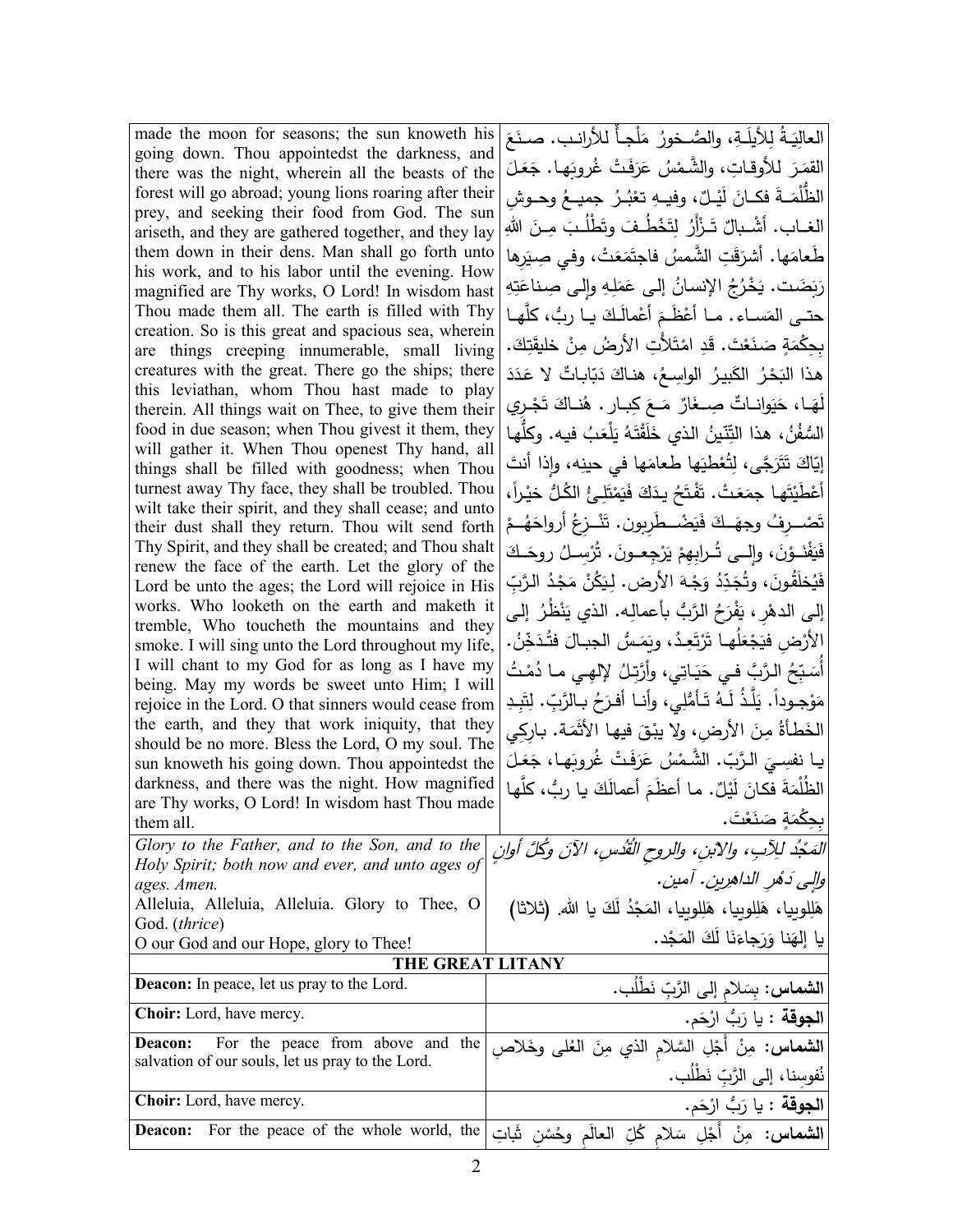| good estate of the Holy Churches of God, and the<br>union of all, let us pray to the Lord.                                                                                                                                   |     | كنائِسِ اللهِ المُقَدَّسَةِ، واتِّحادِ الكُلِّ، إلى الرَّبِّ نَطلُب.                                                                                                                          |
|------------------------------------------------------------------------------------------------------------------------------------------------------------------------------------------------------------------------------|-----|-----------------------------------------------------------------------------------------------------------------------------------------------------------------------------------------------|
| Choir: Lord, have mercy.                                                                                                                                                                                                     |     | ا <b>لجوقة:</b> يا رَبُّ ارْحَم.                                                                                                                                                              |
| Deacon: For this Holy House and those<br>who with faith, reverence, and fear of God<br>enter therein, let us pray to the Lord.<br><b>Choir:</b> Lord, have mercy.                                                            |     | <b>الشماس:</b> مِنْ أَجْلِ هذا البَيْتِ المُقَدَّسِ، والذينَ يَدْخُلُونَ إليهِ<br>بإيمانٍ وَوَرَعٍ وَخَوفِ اللهِ، إلى الرَّبِّ نَطْلُبٍ.                                                      |
|                                                                                                                                                                                                                              |     | ا <b>لجوقة:</b> يا رَبُّ ارْحَم.                                                                                                                                                              |
| Deacon: For our father and Metropolitan N.,<br>(our Archbishop N. or Bishop N.), the<br>honorable presbytery, the diaconate in Christ,<br>all the clergy and people, let us pray to the<br>Lord.<br>Choir: Lord, have mercy. |     | <b>الشماس:</b> مِنْ أَجْلِ أبينا ومِتروبوليتِنا (فلان) وأسقُفِنا<br>(فلان) والكَهَنَةِ الْمُكَرَّمينَ والشَمامسةِ الخُدّامِ بالمَسيحِ،<br>وجميعِ الإكليروسِ والشَّعْبِ، إلى الرَّبِّ نَطْلُب. |
|                                                                                                                                                                                                                              |     | ا <b>لجوقة:</b> يا رَبُّ ارْحَم.                                                                                                                                                              |
| For Metropolitan Boulos<br>Deacon:<br>Archbishop Youhanna and their quick release<br>from captivity and safe return, let us pray to<br>the Lord.                                                                             | and | الشماس: مِنْ أجلِ المِتْروبِوليتِ بولُسَ والمِطْرانِ يوحَنا<br>وفَكِّ أَسْرِهِما وعَوْدَتِهِما سالِمَيْنِ، إلى الرَّبِّ نَطْلُبٍ.                                                             |
| Choir: Lord, have mercy.                                                                                                                                                                                                     |     | ا <b>لجوقة:</b> يا رَبُّ ارْحَم.                                                                                                                                                              |
| For our country, its President, civil<br>Deacon:<br>authorities, and Armed Forces, let us pray to the<br>Lord.                                                                                                               |     | (في أمريكا) الشعَّاس: مِنْ أَجْلِ حُكّام هَذا البَلَدِ،<br>ومُؤازَرَتِهِمْ في كُلِّ عَمَلٍ صالِحٍ، إلى الرَّبِّ نَطْلُب.                                                                      |
| Choir: Lord, have mercy.                                                                                                                                                                                                     |     | ا <b>لجوق</b> : يا رَبُّ ارْحَم.                                                                                                                                                              |
| For this city and every city and<br>Deacon:<br>countryside and the faithful who dwell therein, let us<br>pray to the Lord.                                                                                                   |     | <b>الشماس:</b> مِنْ أَجْلِ هذهِ المَدينةِ، وجَميع المُدُنِ والقُرى<br>والمؤْمِنينَ الساكِنينَ فِيها، إلى الرَّبِّ نَطْلَب.                                                                    |
| Choir: Lord, have mercy.                                                                                                                                                                                                     |     | ا <b>لجوقة:</b> يا رَبُّ ارْحَم.                                                                                                                                                              |
| For healthful seasons, abundance of the<br>Deacon:<br>fruits of the earth, and peaceful times, let us pray to<br>the Lord.                                                                                                   |     | <b>الشماس:</b> مِنْ أَجْلِ اعْتِدالِ الأهْوِيَةِ وخِصْبِ الأَرْض<br>بالثِمار ، وأوْقاتٍ سلاميَّةٍ، إلى الرَّبِّ نَطْلُب.                                                                      |
| Choir: Lord, have mercy.                                                                                                                                                                                                     |     | ا <b>لجوقة:</b> يا رَبُّ ارْحَم.                                                                                                                                                              |
| <b>Deacon:</b> For travelers by sea, by land, and<br>by air, the sick, the suffering, the captive,<br>and for their salvation, let us pray to the<br>Lord.                                                                   |     | ا <b>لشماس:</b> مِنْ أَجْلِ المُسافرينَ في البَحْرِ والبَرِّ والجوِّ،<br>والمَرْضى والمَضْنِيينَ، والأَسْرَى وخَلاصِهِمْ، إلى الرَّبِّ نَطْلُب.                                               |
| Choir: Lord, have mercy.                                                                                                                                                                                                     |     | <b>الجوقة:</b> يا رَبُّ ارْحَم.                                                                                                                                                               |
| <b>Deacon:</b> For our deliverance from all tribulation,<br>wrath, danger, and necessity, let us pray to the Lord.                                                                                                           |     | <b>الشماس:</b> مِنْ أَجْلِ نَجاتِنا مِنْ كُلِّ ضيق وَغَضَبِ<br>وخَطَر وَشِدَةٍ، إلى الرَّبِّ نَطْلُب.                                                                                         |
| Choir: Lord, have mercy.                                                                                                                                                                                                     |     | <b>الجوقة:</b> يا رَبُّ ارْحَم.                                                                                                                                                               |
| <b>Deacon:</b> Help us; save us; have mercy on us;<br>and keep us, O God, by Thy grace.                                                                                                                                      |     | ا <b>لشماس:</b> أَعْضُدْ وَخَلِّصْ وارْحَمْ واحفَظْنا يا اللهُ بِنِعْمَتِكَ.                                                                                                                  |
| <b>Choir:</b> Lord, have mercy.                                                                                                                                                                                              |     | ا <b>لجوقة:</b> يا رَبُّ ارْحَم.<br>ا <b>لشماس:</b> بعدَ ذِكْرِنا الكلِّيَةَ القَداسَةِ الطاهِرَةَ، الفائِقَةَ                                                                                |
| <b>Deacon:</b> Calling to remembrance our all-holy,<br>immaculate, most blessed and glorious Lady the<br>Theotokos and ever-Virgin Mary, with all the<br>Saints, let us commend ourselves and each other,                    |     | البَرَكاتِ، المَجيدةَ، سيّدَتَنا والِدةَ الإِلهِ الدائِمَةَ البَتوليَّةِ                                                                                                                      |
| and all our life unto Christ our God.                                                                                                                                                                                        |     | مَرْيَمَ، مَعَ جَميع القدِّيسين، لِنوْدِعْ أَنفُسَنا وبَعْضُنا<br>بَعْضاً وَكُلَّ حَياتِنا لِلْمَسيحِ الإِله.                                                                                 |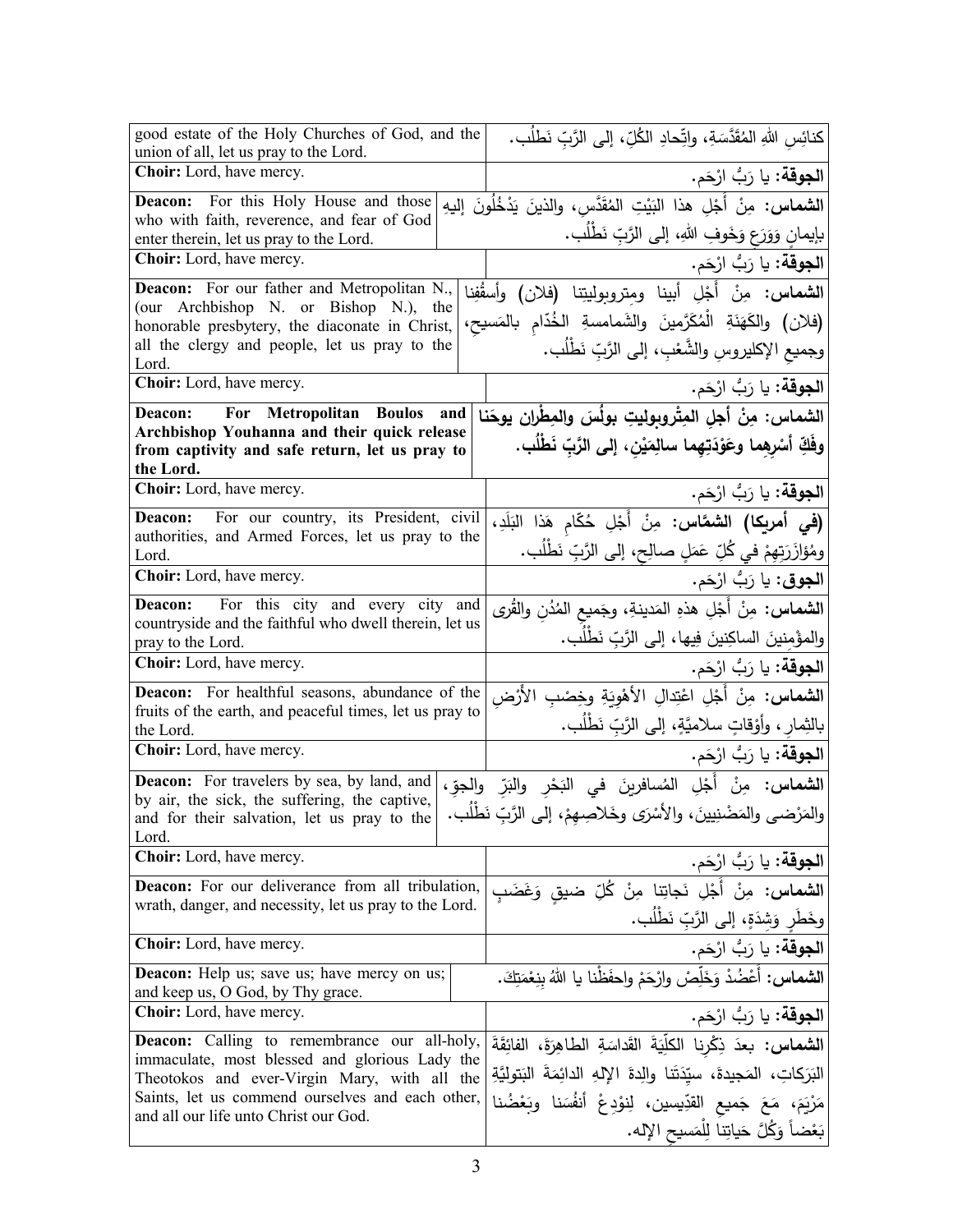| Choir: To Thee, O Lord.                                                                   | ا <b>لجوقة:</b> لَكَ يا رَبّ.                                                            |  |
|-------------------------------------------------------------------------------------------|------------------------------------------------------------------------------------------|--|
| Priest: For unto Thee are due all glory, honor,                                           | ا <b>لكاهن:</b> لأنَّهُ يَنْبَغي لَكَ كُلُّ تَمْجيدٍ وإِكْرامِ وسُجودٍ، أيها الآبُ       |  |
| and worship to the Father and to the Son and to                                           |                                                                                          |  |
| the Holy Spirit, now and ever, and unto ages of<br>ages.                                  | والابنُ والروحُ القُدُسُ، الأَنَ وكلَّ أُوانٍ، وإلى دهرِ الداهرين.                       |  |
| Choir: Amen.                                                                              | الجوقة: آمين.                                                                            |  |
|                                                                                           | "BLESSED IS THE MAN" and verses                                                          |  |
| Blessed is the man who walks not in the counsel of the wicked.<br>Verse:                  |                                                                                          |  |
| Refrain: Alleluia. Alleluia. Alleluia.                                                    |                                                                                          |  |
| Verse:                                                                                    | For the Lord knows the way of the righteous, but the way of the wicked will perish.      |  |
| Refrain                                                                                   |                                                                                          |  |
| Serve the Lord in fear and rejoice; rejoice in Him with trembling. Refrain<br>Verse:      |                                                                                          |  |
| Blessed are all who take refuge in Him. Refrain<br>Verse:                                 |                                                                                          |  |
| Arise, arise, O Lord. Save me O my God. Refrain<br>Verse:                                 |                                                                                          |  |
| Verse:                                                                                    | Salvation belongs to the Lord. Thy blessing be upon Thy people. Refrain                  |  |
| Verse:                                                                                    | Glory to the Father and to the Son and to the Holy Spirit, both now and ever and unto    |  |
| ages of ages.<br>Amen. Alleluia. Alleluia. Alleluia. Glory to Thee O God (3 times).       |                                                                                          |  |
|                                                                                           | THE LITTLE LITANY                                                                        |  |
| Priest: Again and again, in peace, let us pray                                            | ا <b>لكاهن:</b> أيْضاً وأيْضاً بِسَلامِ إلى الرَّبِّ نَطْلُب.                            |  |
| to the Lord.                                                                              |                                                                                          |  |
| <b>Choir:</b> Lord, have mercy.                                                           | ا <b>لجوق</b> : يا ربُّ ارْحَمْ.                                                         |  |
| <b>Priest:</b> Help us; save us; have mercy on us;                                        | ا <b>لكاهن:</b> أعْضُدْ، وَخَلِّصْ، وارْحَمْ، واحفَظْنا يا اللهُ بنِعْمَتِكَ.            |  |
| and keep us, O God, by Thy grace.                                                         |                                                                                          |  |
| <b>Choir:</b> Lord, have mercy.                                                           | ا <b>لجوق</b> : يا ربُّ ارْحَمْ.                                                         |  |
| <b>Priest:</b> Calling to remembrance our all-holy,                                       | ا <b>لكاهن:</b> بعدَ ذِكْرِنا الكُلِّيَّةَ القَداسَةِ، الطاهِرَةَ، الفائِقَةَ البَرَكاتِ |  |
| immaculate, most-blessed and glorious Lady                                                | المَجيدة، سيِّدَتَنا والِدَةَ الإِلهِ الدائِمَةَ البَتولِيَّةِ مَرْيَمَ مَعَ جميع        |  |
| the Theotokos and ever-virgin Mary, with all                                              |                                                                                          |  |
| the saints: let us commend ourselves and each                                             | القدِّيسين، لِنُؤدِعْ أَنْفُسَنا وبَعْضُنا بَعْضاً وَكُلَّ حَياتِنا لِلْمَسيح            |  |
| other, and all our life unto Christ our God.                                              | الإله.                                                                                   |  |
| Choir: To Thee, O Lord.                                                                   | ' <b>لجوق:</b> لكَ يا ربّ.                                                               |  |
| <b>Priest:</b> For Thine is the might, and Thine is                                       |                                                                                          |  |
| the kingdom, and the power and the glory of                                               | الكاهن:لأنَّ لكَ العِزَّةَ ولكَ المُلْكَ والقُوَّةَ والمَجْدَ أَيُّها الآبُ              |  |
| the Father and of the Son and of the Holy<br>Spirit, now and ever, and unto ages of ages. | والإِبنُ والروحُ القُدُسُ، الآنَ وكُلَّ أُوانٍ وإلى دَهْرِ الدَّاهِرِينِ.                |  |
| Choir: Amen.                                                                              | ا <b>لجوق</b> : آمين.                                                                    |  |
|                                                                                           | "O LORD, I HAVE CRIED" IN TONE SEVEN                                                     |  |
| O Lord, I have cried out unto Thee, hear Thou                                             |                                                                                          |  |
| me; hear Thou me, O Lord. O Lord, I have                                                  | يا ربِّ إليكَ صَرَخْتُ، فاسْتَمِعْ ليي، إسْتَمِعْ لي يا ربُّ.                            |  |
| cried out unto Thee, hear Thou me. Give ear to                                            | يا ربِّ إليْكَ صَرَخْتُ فاسْتَمِعْ لي، أَنْصِتْ إلى صوتِ                                 |  |
| the voice of my supplication when I cry out                                               | تَضَرُّعي حينَ أَصْرُخُ إليكَ، إسْتَمِعْ لي يا رَبّ.                                     |  |
| unto Thee: hear Thou me, O Lord.                                                          |                                                                                          |  |
| Let my prayer be set forth before Thee as the                                             | لِتَسْتَقِمْ صَلاتي كالبَخورِ أَمامَكَ، ولْيَكُنْ رَفْعُ يَدَيَّ                         |  |
| incense, and the lifting up of my hands as the                                            | كَذَبِيحَةٍ مَسائيَّةٍ، إِسْتَمِعْ لي يا رَبُّ.                                          |  |
| evening sacrifice; hear Thou me, O Lord.                                                  |                                                                                          |  |
| Set a watch, O Lord, before my mouth, and a                                               | إِجْعَلْ يا رَبُّ حارساً لِفَمي وباباً حَصيناً على شَفَتَيَّ.                            |  |
| protecting door round about my lips.                                                      |                                                                                          |  |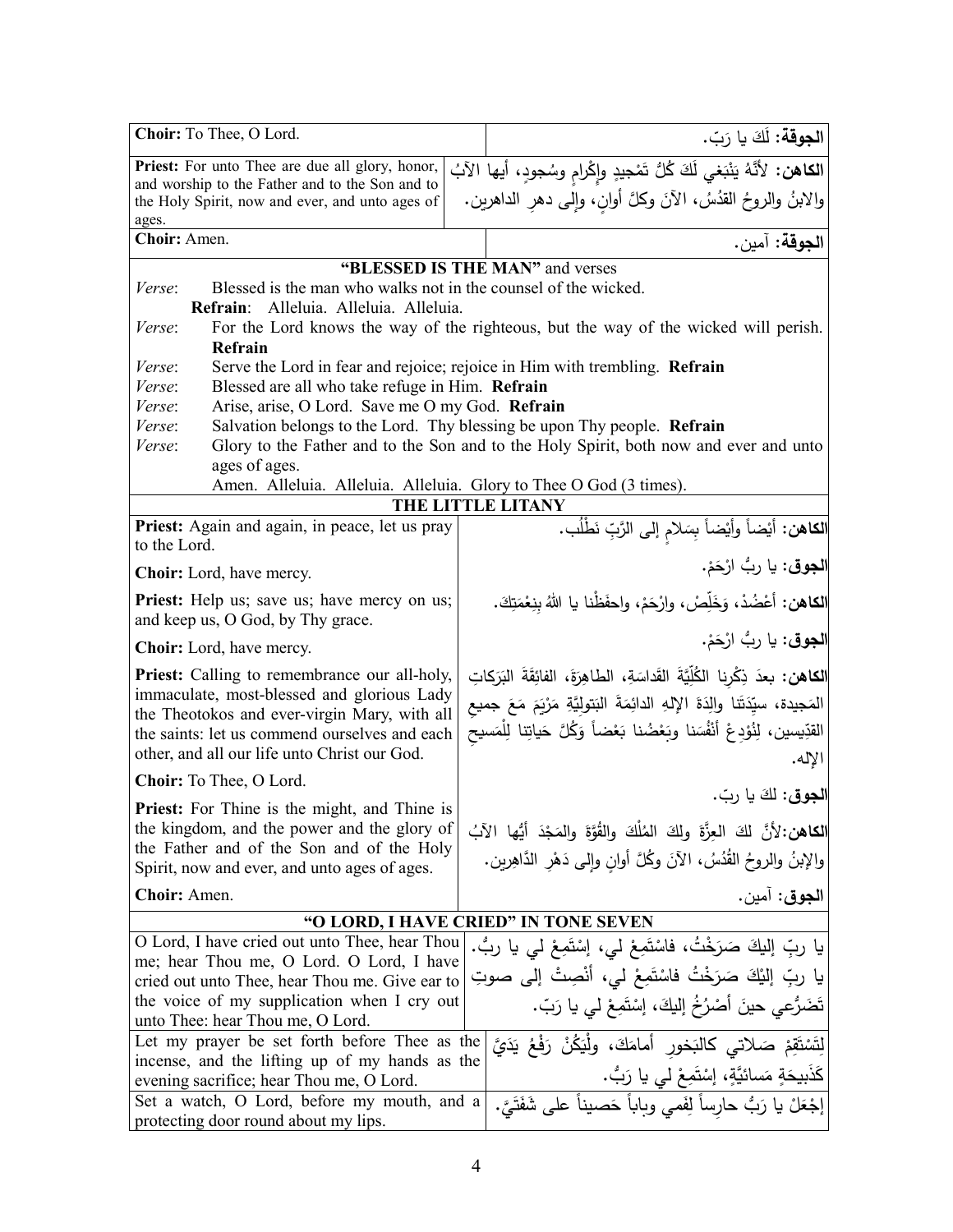| Incline not my heart to evil words, to make<br>excuses in sins.                                    | لا تُمِلْ قَلْبي إلى كَلامِ الشرِّ فَيَتَعَلَّلَ بِعِلَلِ الخطايا.        |
|----------------------------------------------------------------------------------------------------|---------------------------------------------------------------------------|
| With men that work iniquity; and I will not                                                        | مَعَ الناسِ العامِلِينَ الإِثْمَ ولا أَتَّفِقُ مَعَ مُخْتارِيهِمْ.        |
| communicate with the choicest of them.                                                             |                                                                           |
| The just man shall correct me in mercy and shall                                                   | سَيؤَدِّبُني الصدِّيقُ بِرَحْمَةٍ وبِوَبِّخُني أمّا زيتُ الخاطِئِ         |
| reprove me; but let not the oil of the sinner anoint                                               |                                                                           |
| my head.                                                                                           | فلا يُدهَنُ به رأسي.                                                      |
| For my prayer also shall still be against the things                                               | لأنَّ صَلاتي أيضاً في مَسَرَّتِهِمْ، قَدِ ابْتُلِعَتْ قُضاتُهُمْ          |
| with which they are well pleased; their judges                                                     | مُلْتَصِقينَ بِصَخْرَةٍ.                                                  |
| falling upon the rock have been swallowed up.                                                      |                                                                           |
| They shall hear my words, for they are sweet; as                                                   | يَسْمَعونَ كَلِماتي فإنّها قَدِ اسْتُلِذَّتْ مِثْلَ سَمْنِ الأَرْضِ       |
| when the thickness of the earth is broken upon the                                                 | المُنْشَقِّ على الأَرْضِ تَبَدَّدَتْ عِظامُهُمْ حولَ الجَحيم.             |
| ground, their bones are scattered by the side of<br>hell.                                          |                                                                           |
| But to Thee, O Lord, Lord, are mine eyes; in Thee                                                  |                                                                           |
| have I put my trust, take not away my soul.                                                        | لأَنَّ يا ربُّ، يا ربُّ إليكَ عَيْنَيَّ وعليكَ تَوَكَّلْتُ فلا            |
|                                                                                                    | تَنْزع نَفسي.                                                             |
| Keep me from the snare which they have laid for                                                    | إِحْفَظْنِي مِنَ الفَخِّ الذي نَصَبوهُ لي ومِنْ مَعاثِرِ                  |
| me, and the traps of the workers of iniquity.                                                      |                                                                           |
|                                                                                                    | فاعِلي الإثم.                                                             |
| Let the wicked fall into their own                                                                 |                                                                           |
| nets, whilst I alone escape.                                                                       |                                                                           |
| I cried unto the Lord with my voice, with my                                                       | بِصَوْتِي إِلَى الرَّبِّ صَرَخْتُ، بِصَوْتِي إِلَى الرَّبِّ               |
| voice unto the Lord, did I make my supplication.                                                   |                                                                           |
|                                                                                                    | نَضَرَّعْتُ.                                                              |
| I poured out my supplication before Him; I                                                         | أَسْكُبُ أَمامَهُ تَضَرُّعي وأَحْزاني قُدّامَهُ أُخَبِّرُ .               |
| showed before Him my trouble.<br>When my spirit was overwhelmed within me,                         |                                                                           |
| then Thou knewest my path.                                                                         | عند فناءِ روحي مِنّي أنتَ تعرِفُ سُبُلِي.                                 |
| In the way wherein I walked have they secretly                                                     | في هذا الطَّريقِ الذي كُنْتُ أسلُكُ فيهِ أخْفَوا ليَ فخّاً.               |
| laid a snare for me.<br>I looked on my right hand, and beheld, but there                           |                                                                           |
| was no man that would know me.                                                                     | تأمَّلْتُ في الميامِنِ وأَبْصَرْتُ فلَمْ يَكُنْ مَنْ يَعرِفُني.           |
| Refuge failed me; no one cared for my soul.                                                        | ضاعَ المَهْرَبُ منّي ولَمْ يُوجَدُ مَنْ يَطْلُبُ نفسي.                    |
| I cried unto Thee, O Lord; I said: Thou art my                                                     | فصرَخْتُ إليكَ يا ربُّ وقُلْتُ أنتَ هو رجائى                              |
| refuge and my portion in the land of the living.                                                   | ونَصيبي في أرْضِ الأحياء .                                                |
| Attend unto my cry, for I am brought very low.                                                     | أَنْصِتْ إِلَى طِلْبَتي فإنّي قَدْ تَذَلَّلْتُ جداً.                      |
|                                                                                                    |                                                                           |
| Deliver me from my persecutors, for they are<br>stronger than I.                                   | نَجِّني مِنَ الذينَ يَضْطَهِدونَنى فإنَّهُمْ قد اعْتَزُّوا عليَّ.         |
| For the Resurrection in Tone Seven                                                                 |                                                                           |
| Verse 10. Bring my soul out of prison, that I may                                                  | عْ نَصْحَكِكَ 10. أَخْرِجْ مِنَ الْحَنْسِ نَفْسَى لَكِنْي أَشْكُرَ        |
| praise Thy Name.<br>Come, let us rejoice in the                                                    | هَلَمّوا نَبِتَهِجْ بِالرَّبّ الذي سَحَقَ اعْتِزازَ                       |
| Lord Who crushed the might of death and lighted<br>mankind, crying to Him with the incorporeals, O | المَــوتِ، وأنــارَ  الجِــنسَ البَشَــريِّ، هــاتِفِينَ نَـحـوَهُ مَــعَ |
| Creator and our Savior, glory to Thee.                                                             |                                                                           |
|                                                                                                    | العادِمِي الأَجساد: أَيُّها المُبْدِعُ وَمُخَلِّصُنا، المَجِدُ لَك.       |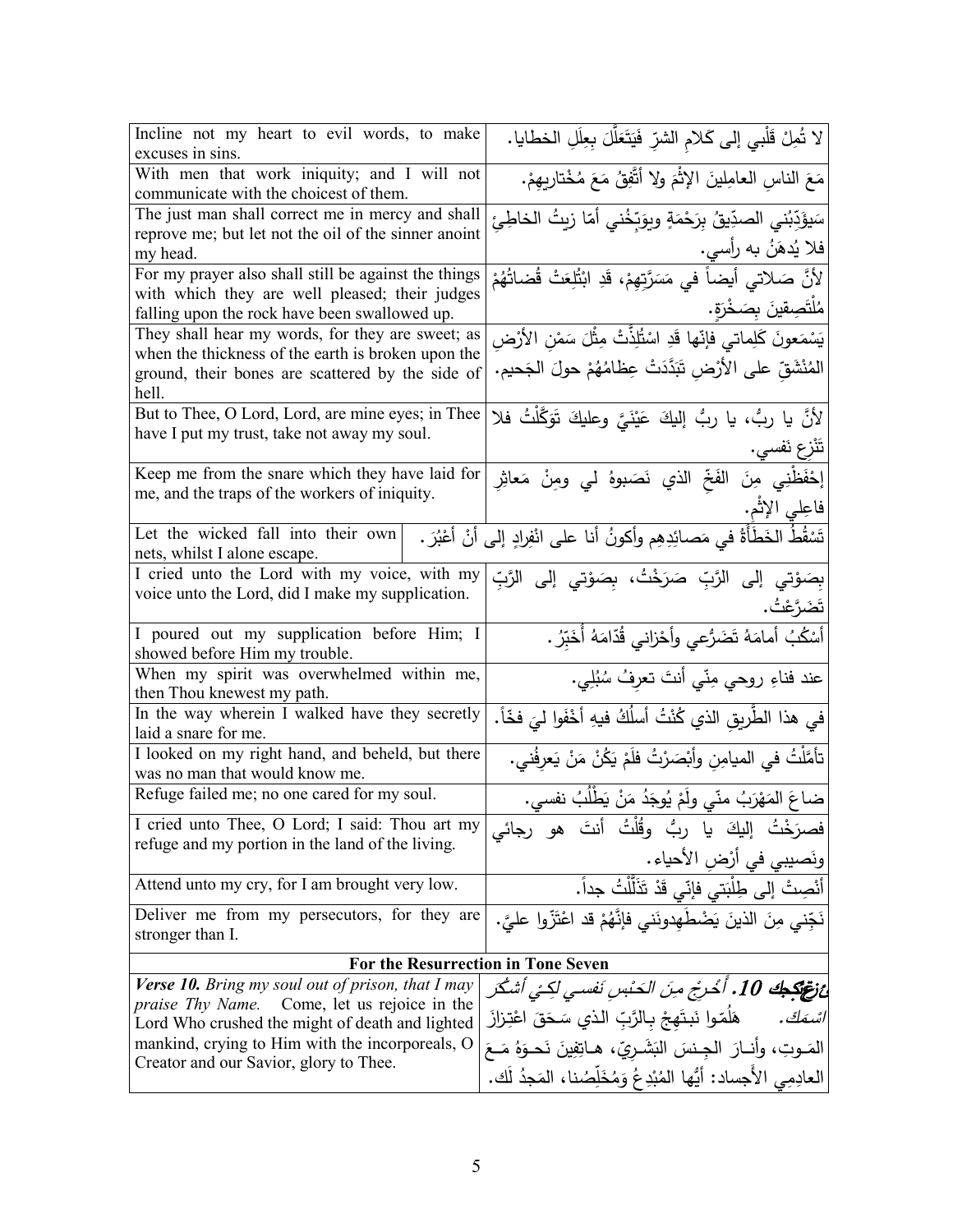| Verse 9. The righteous shall wait for me until<br>Thou recompense me. For our sakes, O Savior,<br>Thou didst suffer crucifixion and burial. But Thou<br>didst cause death to die, for Thou art God.<br>Wherefore, do we worship Thy third-day<br>Resurrection, O Lord; glory to Thee.<br>Verse 8. Out of the depths have I cried to Thee, O<br>Lord, Lord hear my voice. Verily, when the<br>Apostles beheld the Resurrection of the Creator,<br>they were surprised, shouting in angelic praise.<br>This is the honor of the Church; this is the richness<br>of the kingdom. Wherefore, O Thou Who didst<br>suffer for our sakes, O Lord, glory to Thee.                                                                                                                             | ئزلكجك 9. إِيَايَ يَنْتَظِرُ الصِدِّيقِونَ حَتَّى تُجازَينِي.<br>أَيُّهـا المُخَلِّص، لَقَدِ احتَمَلْتَ الصَّـلْبَ والدَّفْنَ مِـن<br>أَجلِنا. لَكِنَّكَ أَمَتَّ المَوْتَ بِالمَوْتِ بِما أَنَّكَ إِلَهٌ. فَلِذلِكَ<br>نَسجُدُ لِقِيامَتِكَ ذاتِ الثَّلاثَةِ الأيامِ، يا رَبُّ المَجِدُ لَك.<br>ئز تكبك 8. من الأعماق صرَخْتُ اللَّكَ يا رَبُّ، يا<br>رَبٌ <i>إِسْتَمِعْ لِصَنْوتِي.</i> إِنَّ الرُّسُلَ لَمَنَا شَاهَدُوا قِيَامَةَ<br>المُبدِعِ تَعَجَّبوا، وَهَتَفوا بِالتَّسبيحِ المَلائِكِيِّ: هَذا هُوَ<br>شَرَفُ الكَنسَةِ، هَذا هُوَ   غِنَى المَلَكوت. فَيا مَن<br>تَأَلَّمَ مِنْ أَجِلِنا، يا رَبُّ المَجِدُ لَك.                                                                                                                                                                               |
|---------------------------------------------------------------------------------------------------------------------------------------------------------------------------------------------------------------------------------------------------------------------------------------------------------------------------------------------------------------------------------------------------------------------------------------------------------------------------------------------------------------------------------------------------------------------------------------------------------------------------------------------------------------------------------------------------------------------------------------------------------------------------------------|-----------------------------------------------------------------------------------------------------------------------------------------------------------------------------------------------------------------------------------------------------------------------------------------------------------------------------------------------------------------------------------------------------------------------------------------------------------------------------------------------------------------------------------------------------------------------------------------------------------------------------------------------------------------------------------------------------------------------------------------------------------------------------------------------------------|
| <b>Verse</b> 7. Let Thine ears be attentive to the voice of<br>my supplication. Though Thou wast arrested, O<br>Christ, by the transgressors of the law, Thou still<br>remainest my God, and therefore I am not<br>ashamed. And though Thou wast lashed on Thy<br>back I shall not deny Thee; or nailed upon the<br>Cross, I shall not hide it; for in Thy Resurrection<br>do I glory; for Thy death is my life, O Almighty<br>One and Lover of mankind. O Lord, glory to<br>Thee.<br>Verse 6. If Thou, O Lord, shouldest mark<br>iniquities, O Lord, who shall stand? For with<br>Thee there is forgiveness. Verily, Christ did<br>fulfill the Davidic prophecy; for He did manifest<br>His wonders to His disciples in Zion, when He<br>revealed of Himself, that He is praised and | <b>ئ قِ تَجِيدُ = 7 .</b> لِتَكُنْ أَذَٰناكَ مُصْغِيَتَيْنِ إِلَى صَنُوتِ<br>تَ <i>ضَرُّعي.</i> أيُّها  المَسيحُ، وإنْ كانَ  قَد  قَبَضَ  عَلَيكَ<br>رجالٌ مُتَعَدِّو النَّاموسِ، إلاَّ أَنَّكَ لَمْ تَزَلْ إِلَهِي، وَلِهَذا<br>لَستُ أَخزَى. وَإِنْ جُلِدْتَ بِالسِّياطِ عَلـى ظَهرِكَ فَلَنْ<br>أجحَدَ، أو سُمِّرتَ عَلـى الصَّـليبِ فَـلا أخفـى ذَلِـك<br>كَوْنِي بِقِيامَتِكَ أَفْتَخِرُ ، لأَنَّ مَوْتَكَ هُوَ حَياتي، أَيُّها<br>الْكُلِّيُّ الاقتِدارِ ، والْمُحِبُّ النِّشَرَ ، يا رَبُّ الْمَجِدُ لَك.<br>ئز تكطف 6. إنْ كُنتَ للِآثام راصِدًا يا رَبُ، فَيا رَبُ<br>مَ <i>نْ يَثْبُتْ؟ فَإنَّ مِن عِندكَ الاغْقِفارِ</i> . ﴿ إِنَّ المَسيحَ<br>الإِلَـهَ، قَد أَتَمَّ نُبوءَةَ داودَ. فأَعلَنَ لِتَلاميذِهِ عَظائِمَـهُ<br>في صِهِيُونَ، وأَظهَرَ ذاتَهُ مُسَبَّحًا وَمُمَجَّدًا دائِمًا، مَعَ |
| glorified always with the Father and the Holy<br>Spirit. As for the beginning without body, for He<br>is the Word, and for these last days He did appear<br>in the body and died for our sakes as man, rising<br>by His self-same power, for He is the Lover of<br>mankind.                                                                                                                                                                                                                                                                                                                                                                                                                                                                                                           | الآبِ والرُّوحِ القُدُسِ. أمَّا في الابتِداءِ ، فَبِغَيرِ جَسَدٍ ،<br>بمـا أَنَّـهُ الكَلِمَـة. وأَخيرًا ظَهَرَ مُتَجَسِّدًا، وَمـاتَ مِن<br>أجلِنا كَإنسانٍ. وَقامَ بِذاتِ سُلطانِهِ، بِما أَنَّهُ المُحِبُّ<br>النَشْر .                                                                                                                                                                                                                                                                                                                                                                                                                                                                                                                                                                                |
| Verse 5. Because of Thy Name have I waited for<br>Thee, O Lord; my soul hath waited upon Thy<br>word, my soul hath hoped in the Lord. Thou<br>didst descend to Hades, as Thou didst will, O<br>Christ, and didst lead death captive, since Thou<br>art God and Lord, and didst rise on the third<br>day, raising Adam with Thee from the bonds of<br>Hades and its corruption, who cried saying,<br>Glory to Thy Resurrection, O Thou only Lover<br>of mankind.                                                                                                                                                                                                                                                                                                                       | ئ قَدَّمَ اللَّهُ عَلَى مِنْ أَجِلِ إِسْمِكَ صَنَرْتُ لَكَ يا رَبِّ،<br>صَنَزتُ نفسي في أقوالكَ، تَوَكَّلَتْ نَفسي علـى الرَّبّ.<br>أَيُّها المَسيحُ، لَقَدِ انحَدَرِتَ إلى الجَحيم كَما ارتَضَيتَ،<br>فَسَبَيتَ المَوتَ، بِما أَنَّكَ إِلَٰهٌ وَسَيِّدٌ، وَقُمتَ فـى اليَوم<br>الثَّالِثِ مُقيمًا معكَ، مِنْ أغلالِ الجَحيم وَفَسادِها، آدَمَ<br>هاتِفًا وَقائِلاً: المَجِدُ لِقِيامَتِكَ، يا مُحِبَّ البَشَرِ وَحِدَك.                                                                                                                                                                                                                                                                                                                                                                                  |
| For the Third Sunday of Great Lent in Tone Five (**Rejoice**)                                                                                                                                                                                                                                                                                                                                                                                                                                                                                                                                                                                                                                                                                                                         |                                                                                                                                                                                                                                                                                                                                                                                                                                                                                                                                                                                                                                                                                                                                                                                                           |
| Verse 4. From the morning watch until night,<br>from the morning watch let Israel trust in the<br>Lord.                                                                                                                                                                                                                                                                                                                                                                                                                                                                                                                                                                                                                                                                               | ل <b>انڪَجڪ 4.</b> مِنِ الفجارِ الصُنْح إلى اللَّيل، مِن<br>انْفِجارِ الصُّنْبِحِ لَيَتَّكَلِّ إِسْرائِيلُ على الرَّبِّ.                                                                                                                                                                                                                                                                                                                                                                                                                                                                                                                                                                                                                                                                                  |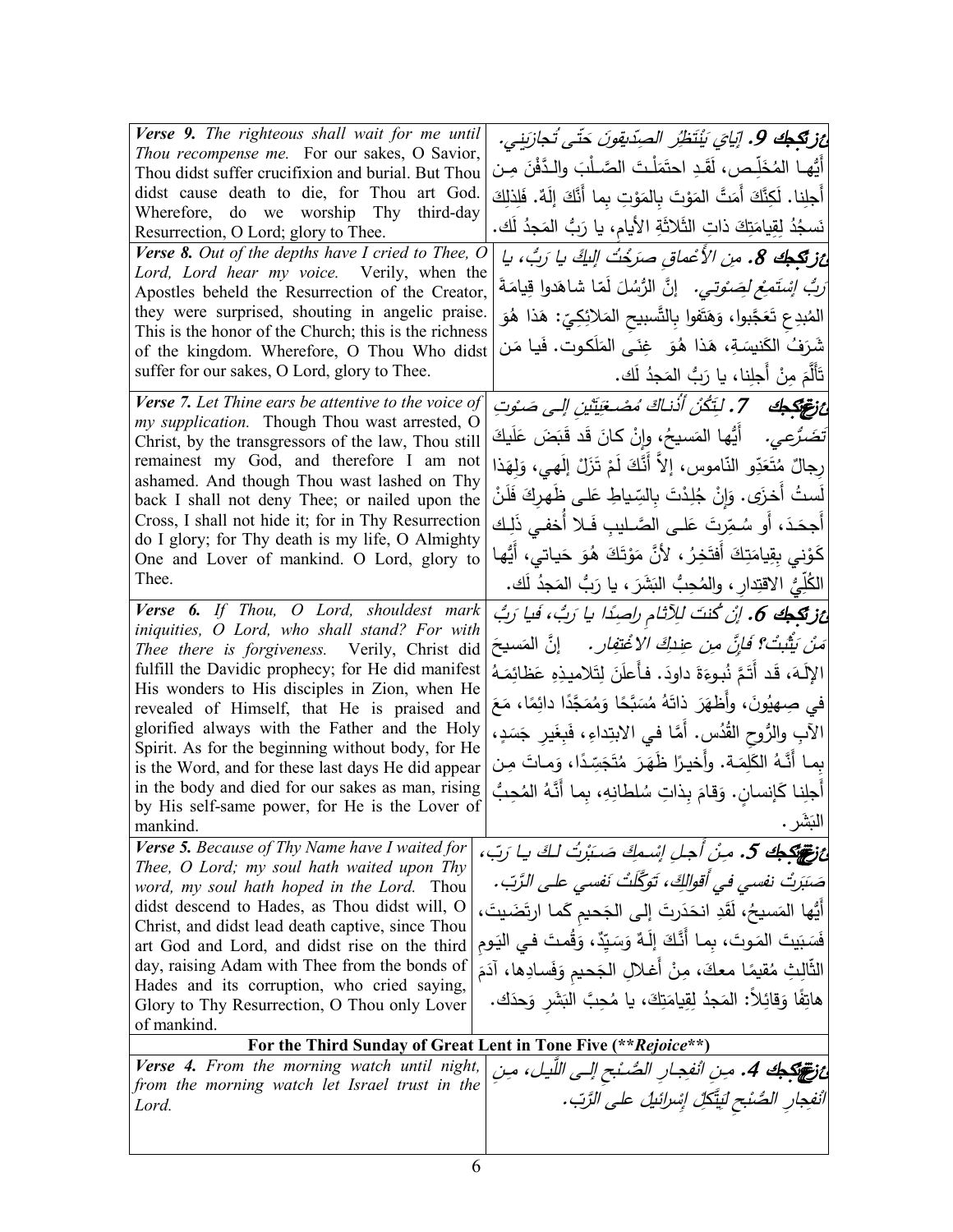| O Cross of the Lord to which the world aspireth,<br>let the light-giving flashes of Thy grace raise the<br>hearts of those who honor thee and welcome thee<br>with divine love, O thou through whom the<br>dismay of tears hath passed away; and by whom<br>we have been saved from the snares of death and<br>translated into joy imperishable, reveal to us the<br>splendor of thy comeliness, granting the prizes of<br>abstinence to thy servants who ask in faith for thy<br>rich help and the Great Mercy.<br><b>Verse 3.</b> For with the Lord there is mercy and<br>with Him is abundant redemption, and He will<br>deliver Israel from all his iniquities. Rejoice, O<br>life-bearing Cross, O bright paradise of the<br>Church, O Tree of incorruption, thou who didst<br>bring forth for us the enjoyment of glory<br>everlasting, through whom the hosts of devils are<br>driven out, the ranks of angels rejoice together,<br>and the congregations of believers celebrate, O<br>unconquerable weapon and impregnable<br>foundation, the triumph of kings and the pride of<br>Priests, grant us to apprehend the Passion of<br>Christ and His Resurrection.<br>Verse 2. Praise the Lord, all nations; praise<br>Him, all people. Rejoice, O life-bearing Cross,<br>the unconquerable triumph of true worship, O<br>door of paradise, the confirmation of believers, | يـا صَـليبَ الـرَّبِّ المَشُـوقَ إليْـهِ مِنَ العـالَمِ ، أشْـرقْ<br>بُرُوقَ نِعمَتِكَ الْبَهِيَّةِ في أَفئِدَةِ مُكرِّمِيكَ ومُصافِحيكَ<br>بمَحَبَّـةٍ إلهيَّـةٍ، يـامَنْ بِـكَ اضـمَحَلَّتْ كآبَـةُ العَبَـراتِ<br>ونَجَوْنــا مِــنْ فِخــاخ المَــوتِ، وانتَقَلْنــا الــى سُــرورِ<br>لايَفنَــي، أَظهِـرْ لَنــا بَهــاءَ جَمالِـكَ، مانِحــاً جَــوائِزَ<br>الإمساكِ لعَبيدِكَ الطـالِبينَ بإيمـانِ مَعونتَكَ الغَنيَّةَ<br>والرَّحمَةَ العُظمَى.<br>ئ قَامَ اللَّهُ عَلَى مِنَ الرَّبِّ الرَّحْمَـةَ، وَمِنْـهُ النَّجاةَ.<br>الكَثيرةِ، وَهُوَ يُنَجِّى إِسْرائِيلَ مِنْ كُلِّ آثامِهِ. ۖ إِفْرَحْ أَيُّها<br>الصَّليبُ الحامِلُ الحَياةَ، يا فِرِدَوساً بَهِيًّا للبِيعةِ، يا مَنْ<br>أينَعْتَ لنـا عُودَ عَدَم الفَسادِ والتمتُّع بالمَجْدِ الأَبَديِّ.<br>يامَنْ بِكَ تُطْرَدُ مَواكِبُ الْجِنّ وتَفرَحُ طَغَماتُ المَلائِكَةِ<br>معـاً، وتُعيّدُ مَحافِلُ المُؤْمنينَ، أَيُّهـا السِّلاحُ الّذي لا<br>يُقاوَمُ، والرُّكْنُ الَّذي لا يَنصَدِعُ، نَصْرُ الكَنيسَةِ وفَخْرُ<br>الكَهَنَةِ، امنَحْنا أَنْ نُدرِكَ آلامَ المَسيحِ وقِيامَتَهُ.<br>ع نظم بعد 2. سَبْحوا الرَّبَّ يا جَمِيعَ الأَمَمِ، وَامْدَحُوهُ يا<br><i>سائرَ الشُّعوب.</i> إفرَحْ  أيُّها الصَّلِيبُ الحامِلُ الحياةَ،<br>نَصْـرُ  العِبـادَةِ الحَسَـنَةِ الّـذي  لا يُغلَـبُ، بـابُ الفِردَوس |
|----------------------------------------------------------------------------------------------------------------------------------------------------------------------------------------------------------------------------------------------------------------------------------------------------------------------------------------------------------------------------------------------------------------------------------------------------------------------------------------------------------------------------------------------------------------------------------------------------------------------------------------------------------------------------------------------------------------------------------------------------------------------------------------------------------------------------------------------------------------------------------------------------------------------------------------------------------------------------------------------------------------------------------------------------------------------------------------------------------------------------------------------------------------------------------------------------------------------------------------------------------------------------------------------------------------------------------------------------------------------------------|------------------------------------------------------------------------------------------------------------------------------------------------------------------------------------------------------------------------------------------------------------------------------------------------------------------------------------------------------------------------------------------------------------------------------------------------------------------------------------------------------------------------------------------------------------------------------------------------------------------------------------------------------------------------------------------------------------------------------------------------------------------------------------------------------------------------------------------------------------------------------------------------------------------------------------------------------------------------------------------------------------------------------------------------------------------------------------------------------------------------------------------------------------------------------------------------------------------------------------------------------------------------------|
| the power of death was swallowed, and we<br>ascend from earth to heaven,<br>thou<br>incontestable weapon and adversary of                                                                                                                                                                                                                                                                                                                                                                                                                                                                                                                                                                                                                                                                                                                                                                                                                                                                                                                                                                                                                                                                                                                                                                                                                                                        | اضْمَحَلَّتِ اللعنةُ وبِادَتْ، وغُلِبَتْ قُوَّةُ المَوتِ وارتَفَعنا مِنَ<br>الأرض إلـى السَّماواتِ، أَيُّهـا السِّـلاحُ الَّـذي لا يُقـاوَمُ،                                                                                                                                                                                                                                                                                                                                                                                                                                                                                                                                                                                                                                                                                                                                                                                                                                                                                                                                                                                                                                                                                                                                |
| demons; for thou art the glory of Martyrs and<br>their adornment in truth, the haven of salvation<br>that granteth to the world the Great Mercy.                                                                                                                                                                                                                                                                                                                                                                                                                                                                                                                                                                                                                                                                                                                                                                                                                                                                                                                                                                                                                                                                                                                                                                                                                                 | مُعانِدُ الشياطين، ومَجْدُ الشَّهداءِ وزينَةُ الأبرار بالحَقيقَةِ،<br>يا ميناءَ الخَلاص المانِحَ العالَمَ الرَّحمَةَ العُظمَى.                                                                                                                                                                                                                                                                                                                                                                                                                                                                                                                                                                                                                                                                                                                                                                                                                                                                                                                                                                                                                                                                                                                                               |
| Verse 1. For His mercy is great toward us, and<br>the truth of the Lord endureth forever.<br>Come, ye first created couple who fell from the<br>heavenly rank through man-destroying envy,<br>because of a bitter delight resulting from the taste<br>of the olden tree. Behold, here cometh in truth the<br>most revered Tree. Hasten to kiss it, shouting to it<br>in faith, Thou art our helper, O most revered<br>Cross, of whose fruit when we partook we<br>attained incorruption and received securely the<br>first Eden and the Great Mercy.<br><b>DOXASTICON FOR THE THIRD SUNDAY OF GREAT LENT IN TONE THREE</b>                                                                                                                                                                                                                                                                                                                                                                                                                                                                                                                                                                                                                                                                                                                                                       | ئ لِگَطِكَ 1. لأَنَّ رَحْمَتَهُ قَدْ قَوِيَتْ عَلَينا، وَحَقَّ الرَّبِّ<br>يَدُوُم إِلَى الدَّهرِ .<br>هَلَمُّوا أَيُّها الزَّوجُ المَجبُولان أَوَّلاً، اللَّذان سَقَطا مِنَ<br>المَصـافِّ العُلْوِيِّ بحَسَدِ قاتِلِ الانسانِ مِنْ تَلقاءِ لَذَّاتٍ<br>مُرَّة ناتِجَةٍ مِنْ مَذاقَةِ العُودِ قدِيماً، ها قَدْ وافَى العُودُ<br>الْكُلِّيُّ جَلالُهُ بالحقيقةِ، فبادِرا الى تَقبيلِهِ بِفَرحٍ هاتِفَيْنِ<br>اليهِ بإيمان: أنتَ ناصِرُنا أيُّها الصَّليبُ الكُلِّيُّ وَقارُهُ،<br>الَّذي لَمَّا تَناوَلْنا مِنْ ثَمَرَتِهِ حَصَلنا على عَدَم الفَسادِ،<br>واتَّخَذْنا عَدْنَ الأُولى ثابتةً، ونِلْنا الرَّحْمَةَ العُظمَى.                                                                                                                                                                                                                                                                                                                                                                                                                                                                                                                                                                                                                                                    |
| Glory to the Father, and to the Son, and to the<br>Holy Spirit.                                                                                                                                                                                                                                                                                                                                                                                                                                                                                                                                                                                                                                                                                                                                                                                                                                                                                                                                                                                                                                                                                                                                                                                                                                                                                                                  | الْمَحْدُ للآبِ والإبنِ والروح القَدَسِ.                                                                                                                                                                                                                                                                                                                                                                                                                                                                                                                                                                                                                                                                                                                                                                                                                                                                                                                                                                                                                                                                                                                                                                                                                                     |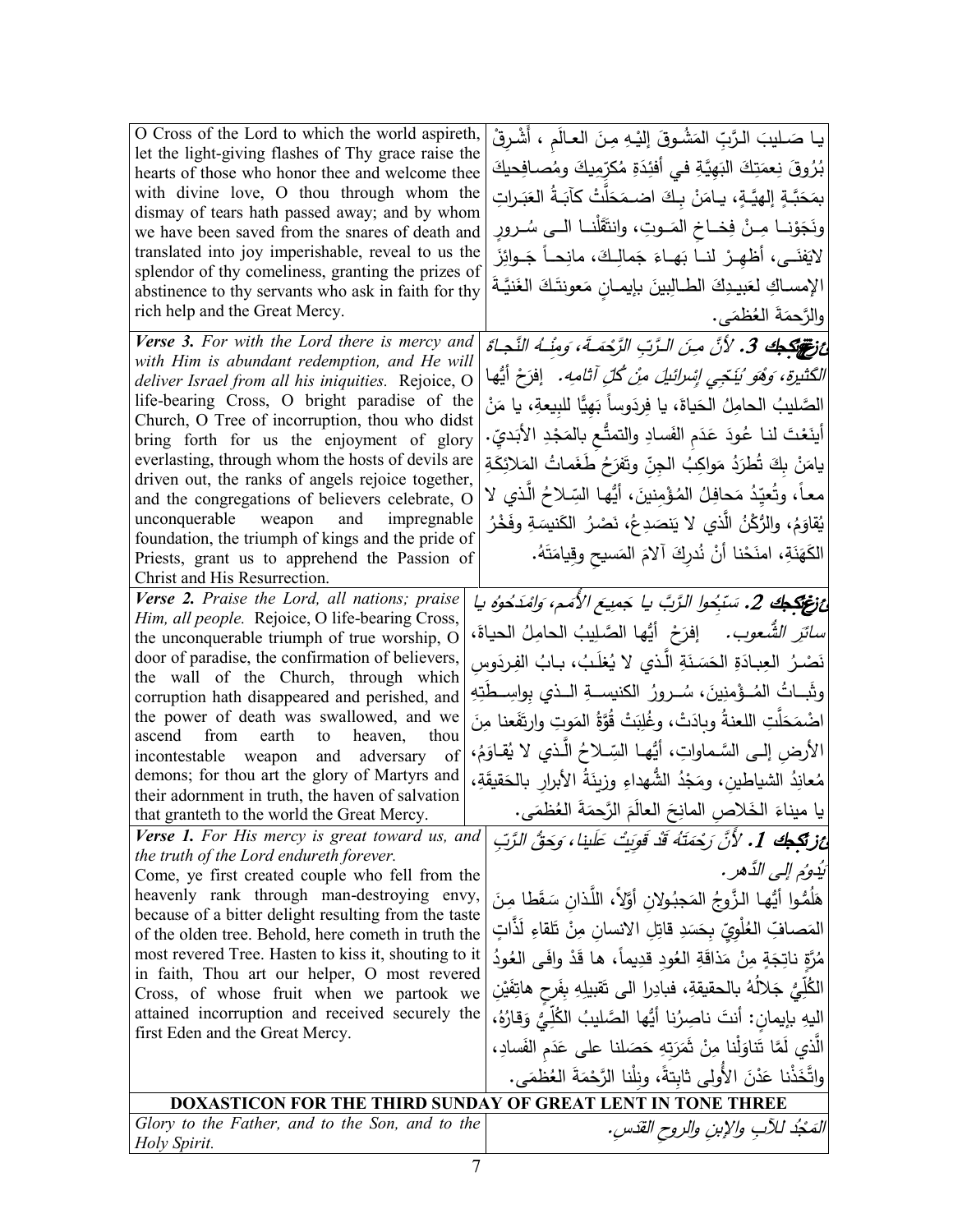| O Christ our God, Who didst accept crucifixion                                                                                                                         |  | أَيُّها المَسيحُ إلهُنا، يا مَنْ قَبلَ الصَّلبَ طَوْعاً لأجلِ                |
|------------------------------------------------------------------------------------------------------------------------------------------------------------------------|--|------------------------------------------------------------------------------|
| willingly for the general resurrection of mankind;                                                                                                                     |  |                                                                              |
| and by the red of the Cross didst dye Thy fingers                                                                                                                      |  | قيامَةِ جِنْسِ النِّشَرِ العامَّةِ، وبِقَصَبَةِ الصَّليبِ خَضَّبَ            |
| with blood; and with a crimson dye didst                                                                                                                               |  | أَنامِلَـهُ بالدَّم، وبِصـبْغَةٍ عَندَمِيَّةٍ، كَتَبَ لنـا الغُفرانَ         |
| compassionately ordain for us forgiveness with<br>kingly authority; forsake us not in our danger of                                                                    |  | مُتعَطِّفاً، بِسُـلطانٍ مُلُـوكيٍّ، لا تُهْمِلْنـا فـي خَطَـرِ               |
| estrangement from Thee, but have compassion, O                                                                                                                         |  | الابتعـادِ عنـكَ، بَـل ارْأَفْ، يـا طُويـلَ الأنـاةِ وحدكَ،                  |
| Thou Who alone art long-suffering, on Thy<br>harassed people. Arise, and fight them who fight                                                                          |  | بِشَعْبِكَ المَضنُوكِ، وانهَضْ وَحاربِ الَّذِينَ يُحارِبُونَنا               |
| us; for Thou art almighty.                                                                                                                                             |  | بِما أَنَّكَ قَادِرٌ ۖ عَلَى كُلِّ شَيْءٍ .                                  |
| THEOTOKION FOR THE RESURRECTION IN TONE SEVEN                                                                                                                          |  |                                                                              |
| Both now and ever, and unto ages of ages. Amen.                                                                                                                        |  | الآنَ وكُلَّ أُوانِ والٍى دَهْرِ الداهرِينِ. آمينِ.                          |
| O pure Theotokos, thou wast known as a Mother                                                                                                                          |  |                                                                              |
| in a supernatural way, and thou didst remain                                                                                                                           |  | يـا والِـدَةَ الإِلَــهِ النَّقِيَّــة، لَقَـد عُرفـتِ أَمَّـا بمــا يَفـوقُ |
| virgin in an indescribable and incomprehensible<br>manner. Thus came about the wonder of thy birth-                                                                    |  | الطَّبيعَة، وَلَبِثتِ عَذراءَ بحالِ تَفوقُ الوَصفَ والفَهم.                  |
| giving, ineffable for tongue, in that thy                                                                                                                              |  | وَحَصَلَ عَجَبُ وِلِادَتِكِ الْمُمتَنَعُ التَّعبيرُ عَنهُ بِلِسانِ،          |
| Conception appeared dazzling to the mind, and<br>thy birth-giving incomprehensible; for where God                                                                      |  | لأَنَّ حَبَلَكِ ظَهَرَ بِاهِرًا لِلْعُقولِ، وَحِالَ الْوِلادَةِ غَيْرَ       |
| willeth He overcometh the order of nature.                                                                                                                             |  | مُدرَك، وَلِأَنَّهُ حَيثُ يَشاءُ الله، يُغلَبُ تَرتيبُ الطّبيعَة.            |
| Therefore, since we know thee as Theotokos, we                                                                                                                         |  | لِـذَلِكَ، إذ نَعرفُكِ جَميعُنــا والِـدَةَ الإِلَــه، نَبتَهـلُ إِلَيـكِ    |
| beseech thee ceaselessly. Intercede then for the                                                                                                                       |  | بِتَواثُرٍ، فَتَشَفَّعي في خَلاصِ نُفوسِنا.                                  |
| salvation of our souls.                                                                                                                                                |  |                                                                              |
| THE HOLY ENTRANCE                                                                                                                                                      |  |                                                                              |
| (While the "both now" is chanted, the following dialogue occurs QUIETLY as the clergy make the entrance.)<br><b>Deacon:</b> Let us pray to the Lord. Lord, have mercy. |  |                                                                              |
|                                                                                                                                                                        |  | ا <b>لشماس:</b> إلى الرَّبِّ نَطْلَب. يارَبُّ ارْحَمْ.                       |
| Priest: In the evening and in the morning and at<br>noonday we praise Thee, we bless Thee, we give                                                                     |  | الكـــاهن: مَســاءً وصَـــباحاً وعنــد الظّهيــرَة، نُسَـبّحُكَ              |
| thanks unto Thee, and we pray unto Thee, O                                                                                                                             |  | ونُباركُكَ، ونَشْكُرُكَ ونَطْلُبُ إليكَ، يا سيّدَ الكُلِّ، الرّبَّ           |
| Master of all, Lord Who lovest mankind: Direct                                                                                                                         |  | المُحِبَّ البَشَرِ . فَقَوّمْ صَـلاتَنا كـالبَخور أمامَكَ، ولا تُمِلْ        |
| our prayer as incense before Thee, and incline<br>not our hearts unto words or thoughts of evil, but                                                                   |  |                                                                              |
| deliver us from all who seek after our souls. For                                                                                                                      |  | قُلوبَنـا إلـى أقْوالِ أَوْ أَفْكـار شِرّيرَة، بَـلْ نَجِّنـا مِنْ جَميـع    |
| unto Thee, O Lord, Lord, are our eyes, and in                                                                                                                          |  | الذينَ يُطـاردونَ نفوسَنا، لِأَنَّ عيونَنـا إليكَ يـا رَبُّ، يـا             |
| Thee have we hoped. Put us not to shame, O our<br>God. For unto Thee are due all glory, honor, and                                                                     |  | رَبُّ، وعَليكَ تَوَكَّلْنا. فَلا تَخْذُلْنا يا إلهَنا. لأنَّهُ بكَ يَليقُ    |
| worship: to the Father and to the Son and to the                                                                                                                       |  | كُـلُّ مَجْـدٍ وإكْـرام وسُــجود، أَيُّهــا الآبُ والإبــنُ والـرُّوحُ       |
| Holy Spirit; now and ever, and unto ages of ages.<br>Amen.                                                                                                             |  | الْقُدُسِ، الآنَ وكُلَّ أُوانٍ وإِلَى دَهْرِ الداهِرِينِ. آمينِ.             |
| (When the clergy reach the center of the solea, the first part of the great censing begins. After the first part of                                                    |  |                                                                              |
| the great censing is completed, this next dialogue occurs QUIETLY.)<br><b>Deacon:</b> Bless, master, the holy entrance.                                                |  | ا <b>لشماس :</b> باركْ يا سَيّدُ الدُخولَ المُقَدَّس.                        |
| <b>Priest:</b> Blessed is the entrance to thy holy ones,                                                                                                               |  | ا <b>لكاهن:</b> مُباركٌ هو دُخولُ قِدِّيسيكَ كُلَّ حين، الآنَ                |
| always, now and ever and unto ages of ages.                                                                                                                            |  | وكلَّ أُوانِ، وَإِلَى دَهْرِ الدَاهْرِينِ.                                   |
| Deacon: Amen.                                                                                                                                                          |  | الشماس : آمين.                                                               |
| Deacon: Wisdom! Stand Upright!                                                                                                                                         |  | الشماس: الْحِكْمَة! فَلْنَسْتَقِمْ!                                          |
|                                                                                                                                                                        |  |                                                                              |
| <b>O GLADSOME LIGHT</b>                                                                                                                                                |  |                                                                              |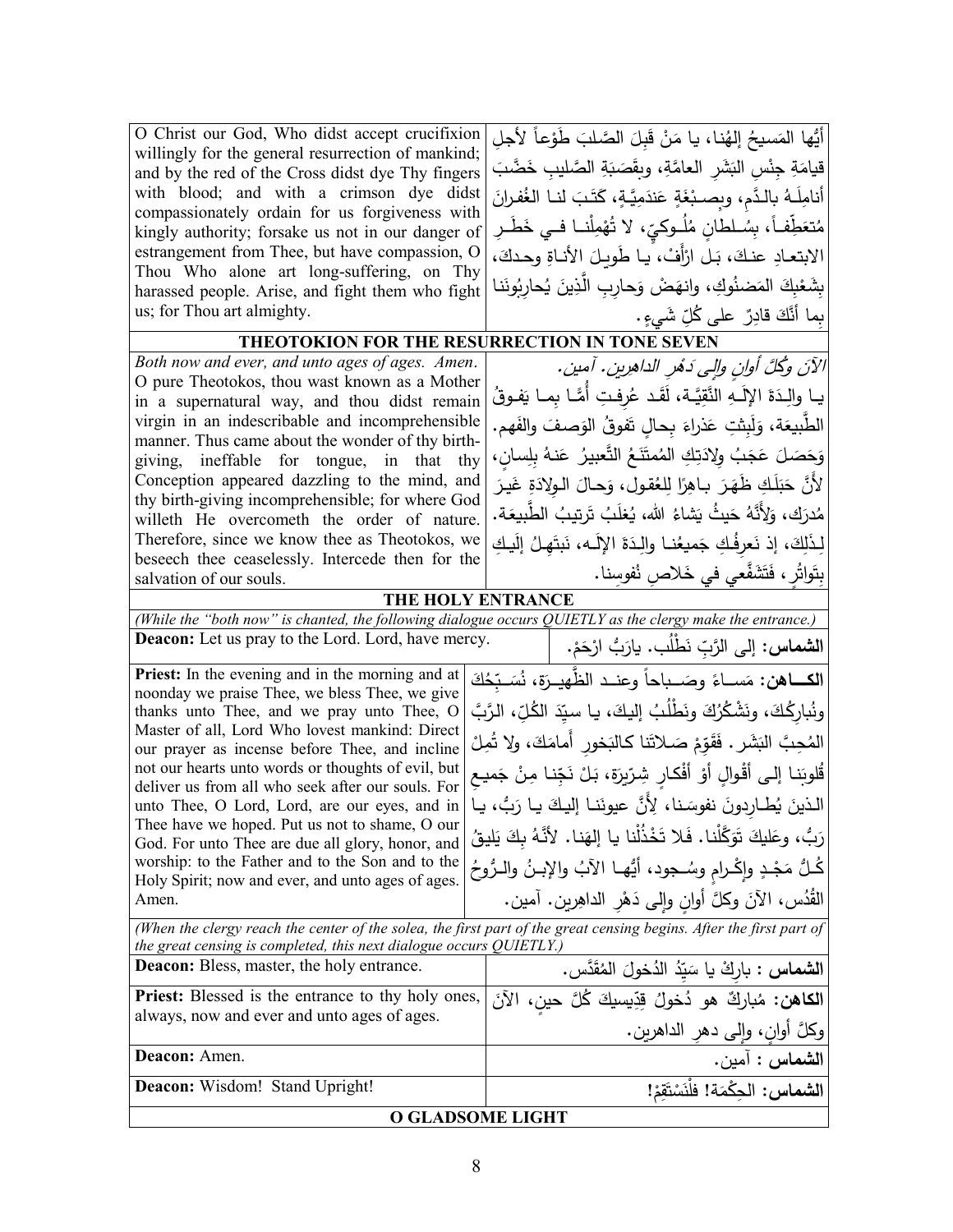| <b>Choir:</b> O gladsome Light of the holy glory                                               | ا <b>لجوقة:</b> يا نوراً بهيًّا لِقُدْس مَجْدِ الآبِ الذي لا يَموتُ،                 |
|------------------------------------------------------------------------------------------------|--------------------------------------------------------------------------------------|
| of the immortal Father, heavenly, holy,                                                        |                                                                                      |
| blessed Jesus Christ. Now that we have come                                                    | السَّماويُّ، القدّوسُ، المَغْبوطُ، يا يسوعُ المسيحُ. إذْ قدْ                         |
| to the setting of the sun, and behold the light<br>of evening, we praise God: Father, Son, and | بَلَغنا إلى غُروبِ الشَّمْسِ ونَظرْنا نوراً مسائياً، نُسبِّحُ                        |
| Holy Spirit. For meet it is at all times to                                                    | الآبَ والابنَ والروحَ القُدُسَ الإِلهَ. فَيا ابنَ اللهِ المُعطي                      |
| worship Thee with voices of praise, O Son of<br>God, Giver of Life. Therefore all the world    | الحياةَ، إنَّكَ لَمُسْتَحِقٌّ في سائرَ الأوقاتِ أنْ شُبَعَ                           |
| doth glorify Thee.                                                                             |                                                                                      |
| <b>Deacon:</b> The evening prokeimenon.                                                        | بِأَصْواتٍ بارَّةٍ، لِذلِكَ العالَمُ لَكَ يُمَجِّد.                                  |
|                                                                                                | ا <b>لشمّاس:</b> تَرْنِيمَةُ المَساء.                                                |
|                                                                                                | SATURDAY PROKEIMENON IN TONE SIX                                                     |
| Choir: The Lord is King, and hath clothed                                                      | الجوقة: اَلرَّبُّ قَدْ مَلَكَ وَالجَلالَ لَبِسَ.                                     |
| Himself with majesty. (ONCE)<br>Verse 1. The Lord is robed; He is girded with                  |                                                                                      |
| strength. (Refrain)                                                                            | <b>ستيخن:</b> لَسِ <i>ِّن الرَّبُّ الْقُوَّةَ وَتَمَنْطُقَ بِهَا</i> .  (اللازمة)    |
| Verse 2. For He has established the world so that                                              | ستيغن: <i>لأَنَّهُ وَطَّدَ المَسْكُونَةَ فَلَنْ تَتَزَعْزَع</i> . (اللازمة)          |
| <i>it shall never be moved. (Refrain)</i>                                                      |                                                                                      |
| Verse 3. Holiness befits Thy house, O Lord,                                                    | مِّ زِنْكَجُكَ: 'لِأَنَّهُ ثَبَّتَ المَسكونَةَ فَلَن تَتَزَعَزَع.                    |
| forevermore. (Refrain)                                                                         |                                                                                      |
|                                                                                                | THE LITANY OF FERVENT SUPPLICATION                                                   |
| Deacon: Let us say with our whole soul                                                         | ا <b>لشماس:</b> لِنَقُلْ جَميعُنا مِنُ كُلِّ نُفوسنا ومنْ كُلِّ نِيَاتِنا، لِنَقُلْ. |
| and with our whole mind, let us say.                                                           |                                                                                      |
| Choir: Lord, have mercy.                                                                       | ا <b>لجوقة:</b> يا رَبُّ ارْحَم.                                                     |
| Deacon: O Lord Almighty, the God of our Fathers,                                               | <b>الشماس:</b> أيُّها الزَّبُّ الضَّابطُ الكُلِّ إلهُ آبائِنا، نَطْلُبُ              |
| we pray thee: hear us, and have mercy.                                                         | مِنْكَ، فاسْتَجِبْ وارْحَم.                                                          |
| Choir: Lord, have mercy.                                                                       | ا <b>لجوقة:</b> يا رَبُّ ارْحَم.                                                     |
| <b>Deacon:</b> Have mercy on us, O God, according to                                           | ا <b>لشماس:</b> ارْحَمْنا يا اللهُ بِعَظيم رَحْمَتِكَ، نَطْلُبُ                      |
| Thy great mercy, we pray thee, hear us, and have                                               |                                                                                      |
| mercy.                                                                                         | مِنْكَ، فاسْتَجِبْ وارْحَم.                                                          |
| Choir: Lord, have mercy. (thrice)                                                              | ا <b>لجوقة:</b> يا رَبُّ ارْحَم. (ثلاثا)                                             |
| <b>Deacon:</b> Again we pray for all pious and                                                 | ا <b>لشماس :</b> وأيضاً نَطْلُبُ مِنْ أَجْلِ المَسيحيينَ الحَسَني                    |
| Orthodox Christians.                                                                           | العِبادَةِ الأَرْثوذَكْسيين.                                                         |
| <b>Choir:</b> Lord, have mercy. <i>(thrice)</i>                                                | ا <b>لجوقة:</b> يا رَبُّ ارْحَم. (ثلاثا)                                             |
| <b>Deacon:</b> Again we pray for our father                                                    | <b>الشماس:</b> وَأيضًا نَطْلَبُ مِنْ أجلِ أبينا ومثْروبوليتنا جوزيف.                 |
| and Metropolitan N. and our Bishop N.                                                          |                                                                                      |
| <b>Choir:</b> Lord, have mercy. <i>(thrice)</i>                                                | ا <b>لجوقة:</b> يا رَبُّ ارْحَم. (ثلاثا)                                             |
| <b>Deacon:</b> Again we pray for our brethren: the                                             | ا <b>لشماس:</b> وَأَيْضاً نَطْلُبُ مِنْ أَجْلِ إخْوَتِنا الكَهَنةِ                   |
| priests, hieromonks, deacons, hierodeacons,                                                    | والشَمامِسَةِ والرُّهْبانِ والراهِباتِ، وكُلِّ إخْوَتنا في المَسيحِ.                 |
| and monastics, and all our brotherhood in                                                      |                                                                                      |
| Christ.<br>Choir: Lord, have mercy. (thrice)                                                   |                                                                                      |
|                                                                                                | ا <b>لجوقة:</b> يا رَبُّ ارْحَم. (ثلاثا)                                             |
| <b>Deacon:</b> Again we pray for mercy, life,                                                  | <b>الشماس:</b> وأيضاً نَطْلُبُ مِنْ أَجْلِ الرَّحْمَةِ والحياةِ والسَّلام            |
| peace, health, salvation, and visitation<br>and pardon and forgiveness of sins for             | والعافِيَةِ والخَلاصِ لِعَبِيدِ اللهِ، وجَميعِ المَسيحيِّينَ الحَسَنيِ               |
| (the servants of God, [Names], and) all                                                        |                                                                                      |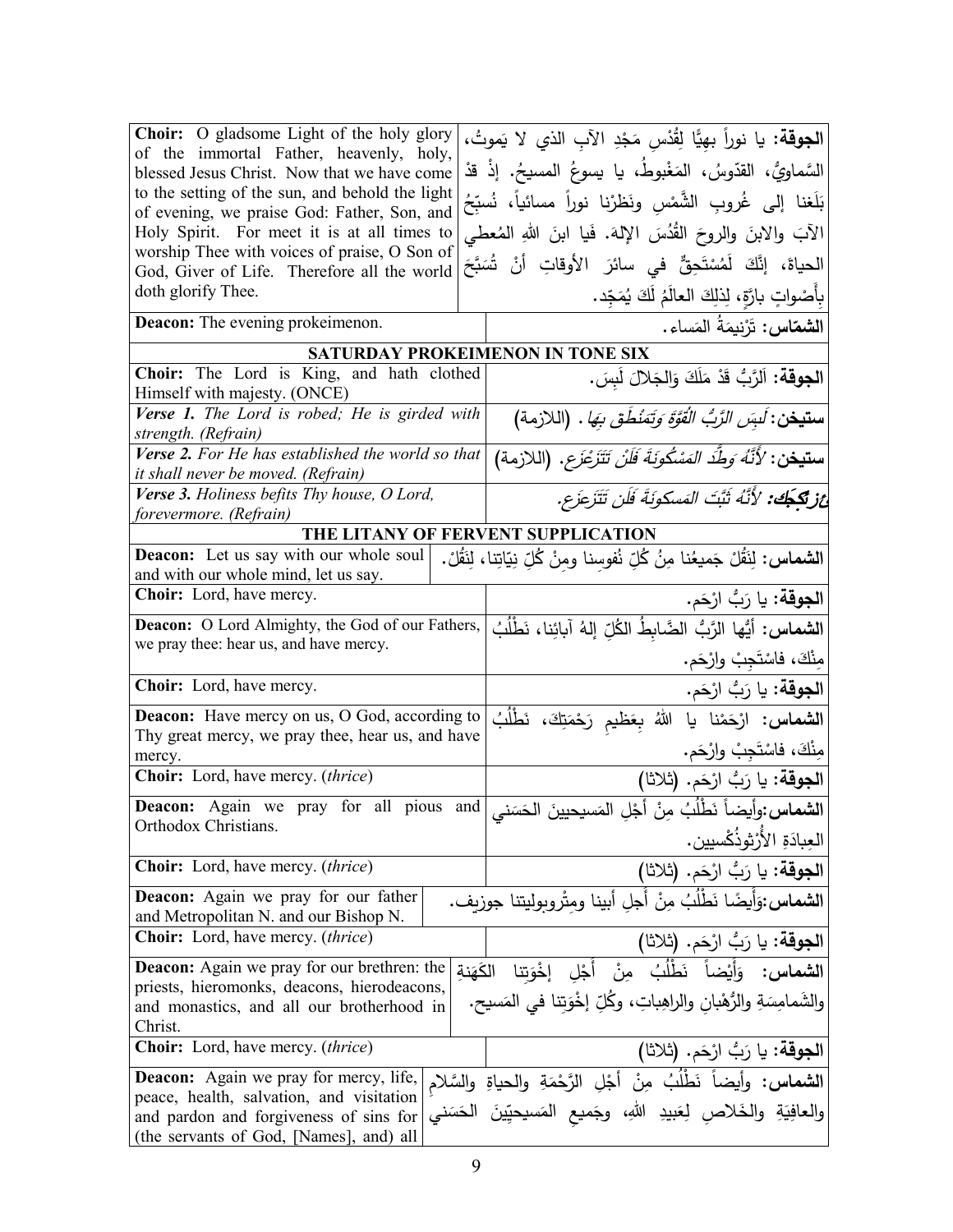| Orthodox Christians of true worship,<br>who live and dwell in this community.                                                 |  | العِبادَةِ الأَرْثوذَكْسِيينَ السَّاكِنينَ والمَوْجودينَ في هذا المجتمع.                                       |
|-------------------------------------------------------------------------------------------------------------------------------|--|----------------------------------------------------------------------------------------------------------------|
| Choir: Lord, have mercy. (thrice)                                                                                             |  | الجوقة: يا رَبُّ ارْحَم. (ثلاثا)                                                                               |
| <b>Deacon:</b> Again we pray for the blessed and ever-                                                                        |  | ا <b>لشماس:</b> وَأَيْضاً نَطْلُبُ مِنْ أَجْلِ المطوَّبِينَ الدائميِّ                                          |
| memorable founders of this holy church and (for                                                                               |  |                                                                                                                |
| the departed servants of God, [Names], and all                                                                                |  | الذِّكْرِ الذينِ عَمَّروا هذا الهيكلَ المقدَّس، ومنْ أَجْلِ                                                    |
| our fathers and brethren, the Orthodox departed                                                                               |  | جَميع المُنْتَقِلينَ مِنْ آبائِنا وإِخْوَتِنا الأَرْثوذُكُسيِّينَ                                              |
| this life before us, who here and in all the world<br>lie asleep in the Lord.                                                 |  | الراقِدينَ هَهُنا وفي كُلِّ مَكان.                                                                             |
| Choir: Lord, have mercy. (thrice)                                                                                             |  | ا <b>لجوقة:</b> يا رَبُّ ارْحَم. (ثلاثا)                                                                       |
| <b>Deacon:</b> Again we pray for those who bear                                                                               |  | ا <b>لشماس:</b> وَأَيْضاً نَطْلُبُ مِنْ أَجْلِ الذينَ يُقَدِّمونَ الأَثمارَ                                    |
| fruit and do good works in this holy and all-                                                                                 |  |                                                                                                                |
| venerable temple, those who serve and                                                                                         |  | والذينَ يَصْنَعونَ الإِحْسانَ في هذا الهيكلِ المقدَّسِ الكليِّ                                                 |
| those who sing, those praying with us from                                                                                    |  | الوقار ، والذينَ يَتْعَبونَ ويُرَتِّلونَ فيهِ، ومِنْ أَجْلِ هذا الشَّعْبِ                                      |
| their homes, and all the people here present,<br>who await Thy great and rich mercy.                                          |  | الواقِفِ، المُنْتَظِرِ مِنْ لَدُنْكَ الرَّحمَةَ الغَنِيَّةَ العُظمى.                                           |
| <b>Choir:</b> Lord, have mercy. <i>(thrice)</i>                                                                               |  | ا <b>لجوقة:</b> يا رَبُّ ارْحَم. (ثلاثا)                                                                       |
| <b>Priest:</b> For thou art a merciful God and lovest                                                                         |  | ا <b>لكاهن:</b> لأَنَكَ إِلهٌ رَحِيمٌ وَمُحِبٌّ لِلْبَشَرِ ، وَلَكَ نُرْسِلُ                                   |
| mankind, and unto thee we ascribe glory to the<br>Father and to the Son and to the Holy Spirit, now                           |  | المَجْدَ أَيُّها الآبُ، والإبنُ، والرُّوحُ القُدُسُ، الآنَ وكُلَّ                                              |
| and ever, and unto ages of ages.                                                                                              |  | أُوان، وإلى دَهر الداه~رين.                                                                                    |
| Choir: Amen.                                                                                                                  |  | ا <b>لجوقة:</b> آمين.                                                                                          |
| THE EVENING PRAYER                                                                                                            |  |                                                                                                                |
|                                                                                                                               |  |                                                                                                                |
| People: Vouchsafe, O Lord, to keep us this<br>evening without sin. Blessed art Thou, O Lord,                                  |  | ا <b>لشعب:</b> أَهِّلْنا يا رَبُّ أنْ نُحْفَظَ في هذا المَساءِ بِغَيرِ                                         |
| the God of our fathers, and praised and glorified                                                                             |  | خَطْيئَة. مُبارَكٌ أَنتَ يا رَبُّ، إِلهَ آبائِنا، وَمُسَبَّحٌ                                                  |
| is Thy Name forever. Amen. Let Thy mercy be                                                                                   |  | وَمُمَجَّدٌ اسْمُكَ إِلى الأَبَدِ، آمين. لِتَكُنْ يا رَبُّ رَحْمَتُكَ                                          |
| upon us, O Lord, even as we have set our hope on                                                                              |  | عَلَيْنا، كَمِثْلِ اتِّكالِنا عَلَيْك. مُبارَكٌ أنتَ يا رَبُّ،                                                 |
| Thee. Blessed art Thou, O Lord; teach me Thy                                                                                  |  |                                                                                                                |
| statutes. Blessed art Thou, O Master; make me to<br>understand Thy statutes. Blessed art Thou, O                              |  | علِّمْني وَصاياك. مُبارَكٌ أَنتَ يا سَيِّدُ، فَهِّمْني                                                         |
| Holy One; enlighten me with Thy statutes. Thy                                                                                 |  | حُقُوقَك. مُبارَكٌ أنتَ يا قُدُّوسُ، أُنِرْني بِعَدْلِك. يا رَبُّ                                              |
| mercy, O Lord, endureth forever. O despise not                                                                                |  | رَحْمَتُكَ إِلَى الأَبَد، وَعَنْ أَعْمالِ يَدَيْكَ لا تُعْرِض. لَكَ                                            |
| To Thee belongeth<br>the works of Thy hands.                                                                                  |  | يَنْبَغي المَديحُ، بِكَ يَلِيقُ النَّسْبِيحُ، لكَ يَجِبُ المَجْدُ،                                             |
| worship, to Thee belongeth praise, to Thee                                                                                    |  |                                                                                                                |
| belongeth glory to the Father and to the Son and<br>to the Holy Spirit, now and ever, and unto ages of                        |  | أَيُّها الآبُ والابْنُ والرُّوحُ القُدُسِ، الآنَ وكُلَّ أُوانِ،                                                |
| ages. Amen.                                                                                                                   |  | والى دَهر الدّاهرين، آمين.                                                                                     |
|                                                                                                                               |  | THE LITANY OF SUPPLICATION                                                                                     |
| <b>Deacon:</b> Let us complete our evening prayer unto the Lord.<br>ا <b>لشماس:</b> لنُكَمِّلْ طِلْبَتَنا المسائية للْرَّبِّ. |  |                                                                                                                |
| Choir: Lord, have mercy.                                                                                                      |  | ا <b>لجوقة:</b> يا رَبُّ ارْحَم.                                                                               |
| <b>Deacon:</b> Help us; save us; have mercy on                                                                                |  | <b>الشماس:</b> أَعْضُدْ وخَلِّصْ وارْحَمْ واحْفَظْنا يا أللهُ بِنِعْمَتِك.                                     |
| us; and keep us, O God, by Thy grace.                                                                                         |  |                                                                                                                |
| <b>Choir:</b> Lord, have mercy.                                                                                               |  | ا <b>لجوقة:</b> يا رَبُّ ارْحَم.                                                                               |
|                                                                                                                               |  |                                                                                                                |
| <b>Deacon:</b> That the whole evening may be perfect,                                                                         |  |                                                                                                                |
| holy, peaceful, and sinless, let us ask of the Lord.                                                                          |  | ا <b>لشماس:</b> أَنْ يَكونَ مَساؤُنا كُلَّهُ كامِلاً، مُقَدَّساً،<br>سلامِيّاً، وبلا خَطيئةٍ، الرَّبَّ نَسأَل. |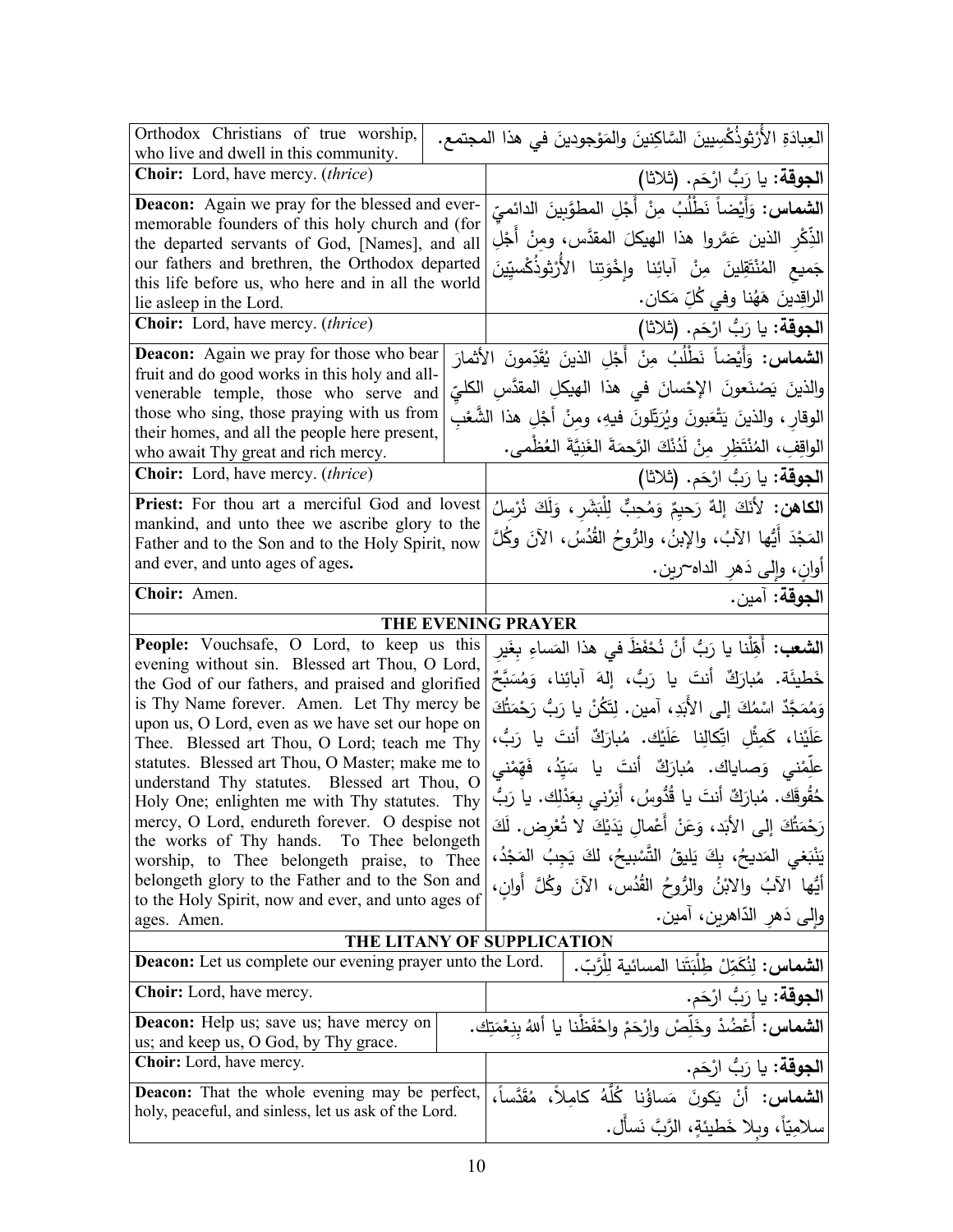| Choir: Grant this, O Lord.                                                                               | ا <b>لجوقة:</b> اسْتَجِبْ يا رَبّ.                                                             |  |
|----------------------------------------------------------------------------------------------------------|------------------------------------------------------------------------------------------------|--|
| Deacon: An angel of peace, a faithful guide, a                                                           | ا <b>لشماس:</b> مَلاكَ سَلامِ مُرْشِداً، أَميناً، حافِظاً نُفوسَنا                             |  |
| guardian of our souls and bodies, let us ask of the<br>Lord.                                             | وأجْسادَنا، الرَّبَّ نَسْأَل.                                                                  |  |
| Choir: Grant this, O Lord.                                                                               | ا <b>لجوقة:</b> اسْتَجِبْ يا رَبّ.                                                             |  |
| Deacon: Pardon and forgiveness of our sins<br>and transgressions, let us ask of the Lord.                | الشماس: مُسامَحَةَ خَطايانا وغُفْرانَ زَلاّتِنا، الرَّبَّ نَسْأَل.                             |  |
| Choir: Grant this, O Lord.                                                                               | ا <b>لجوقة:</b> اسْتَجِبْ يا ربّ.                                                              |  |
| <b>Deacon:</b> All things good and profitable for our souls                                              | الشماس: الصَّالِحاتِ والمُوافِقاتِ لِنُفوسنا، والسَّلامَ                                       |  |
| and peace for the world, let us ask of the Lord.                                                         | لِلْعالَم، الرَّبَّ نَسْأَل.                                                                   |  |
| <b>Choir:</b> Grant this, O Lord.                                                                        | ا <b>لجوقة:</b> اسْتَجِبْ يا ربّ.                                                              |  |
| Deacon: That we may complete the                                                                         | ا <b>لشماس:</b> أَنْ نُتَمِّمَ بَقِيَّةَ زَمانِ حَياتِنا بِسَلامٍ وتَوْبَةٍ، الرَّبَّ نَسْأَل. |  |
| remaining time of our life in peace and<br>repentance, let us ask of the Lord.                           |                                                                                                |  |
| Choir: Grant this, O Lord.                                                                               | ا <b>لجوقة:</b> اسْتَجِبْ يا ربّ.                                                              |  |
| <b>Deacon:</b> A Christian ending to our life,                                                           | ا <b>لشماس:</b> أنْ تَكونَ أواخِرُ حَياتِنا مَسيحِيَّةً، سَلامِيَّةً، بِلا خُزْنٍ              |  |
| painless, blameless, peaceful, and a good                                                                | ولا خِزْيٍ، وجَواباً حَسَناً لَدى مِنْبَرِ  المَسيح المَرْهوبِ، نَسْأَل.                       |  |
| defense before the fearful Judgment Seat<br>of Christ, let us ask of the Lord.                           |                                                                                                |  |
| Choir: Grant this, O Lord.                                                                               | ا <b>لجوقة:</b> اسْتَجِبْ يا ربّ.                                                              |  |
| <b>Deacon:</b> Calling to remembrance our                                                                | ا <b>لشماس:</b> بَعْدَ ذِكْرِنا الكُلِّيَّةَ القَداسَةِ، الطاهِرَةَ، الفائِقَةَ البَرَكاتِ،    |  |
| all-holy, immaculate, most blessed and<br>glorious Lady the Theotokos and ever-                          | المَجيدةَ، سيِّدَتَنا والِدةَ الإِلهِ الدائِمَةَ البَتولِيَّةِ مَرْيَمَ مَعَ جميعِ             |  |
| virgin Mary, with all the Saints, let us                                                                 | القدِّيسينَ، لِنوْدِعْ أَنفُسَنا وبَعْضُنا بَعْضاً وَكُلَّ حَياتِنا لِلْمَسيحِ الإله.          |  |
| commend ourselves and each other, and<br>all our life unto Christ our God.                               |                                                                                                |  |
| Choir: To Thee, O Lord.                                                                                  | ا <b>لجوقة:</b> لَكَ يا رَبّ.                                                                  |  |
| Priest: For thou art a good God and lovest mankind,                                                      | ا <b>لكاهن:</b> لأَنَّكَ إِلهٌ صالِحٌ ومُحِبٌّ لِلْبَشَرِ ، ولِكَ نُرْسِلُ                     |  |
| and unto Thee we ascribe glory to the Father and to<br>the Son and to the Holy Spirit, now and ever, and | الممجْدَ، أَيُّها الآبُ والإِبْنُ والرُّوحُ القُدُسُ، الآنَ وكُلَّ                             |  |
| unto ages of ages.                                                                                       | أُوانِ، وَإِلَى دَهْرِ الدَّاهِرِينِ.                                                          |  |
| Choir: Amen.                                                                                             | ا <b>لجوق:</b> آمين.                                                                           |  |
| <b>THE PEACE</b>                                                                                         |                                                                                                |  |
| Priest: Peace be to all.                                                                                 | ا <b>لكاهن:</b> السَّلامُ لِجَميعِكُم.                                                         |  |
| Choir: And to thy spirit.                                                                                | ا <b>لجوقة</b> : ولروحِكَ أيْضاً.                                                              |  |
| <b>Deacon:</b> Let us bow our heads unto the Lord.                                                       | ا <b>لشماس:</b> لِنَحْن رؤوسَنا لِلْرَّبّ.                                                     |  |
| Choir: To thee, O Lord.                                                                                  | ا <b>لجوقة:</b> لَكَ يا رَبّ.                                                                  |  |
| All bow their heads as the priest says the following prayer:                                             |                                                                                                |  |
| Priest: O Lord our God, who didst bow the<br>heavens and come down for the salvation of                  | ِ ا <b>لكاهن:</b> أَيُّها الرَّبُّ إلهُنا، يا مَنْ طَأَطَأَ السَّماواتِ ونَزَلَ                |  |
| mankind: Look upon thy servants and thine                                                                | لِخَلاصِ جِنْسِ البَشَرِ ، أَنظُرْ إلى عَبيدِكَ وإلى ميراثِكَ،                                 |  |
| inheritance; for unto thee, the fearful Judge who<br>yet lovest mankind, have thy servants bowed their   | فإِنَّ عَبِيدَكَ قَدْ حَنَوا رُؤُوسَهُمْ وأَخْضَعُوا أَعْناقَهُمْ لَكَ،                        |  |
| heads and submissively inclined their necks,                                                             | أَيُّها القاضي المَهيبُ المُحِبُّ البَشَرِ ، غيرَ مُنْتَظِرِينَ                                |  |
| awaiting not help from men but entreating thy                                                            |                                                                                                |  |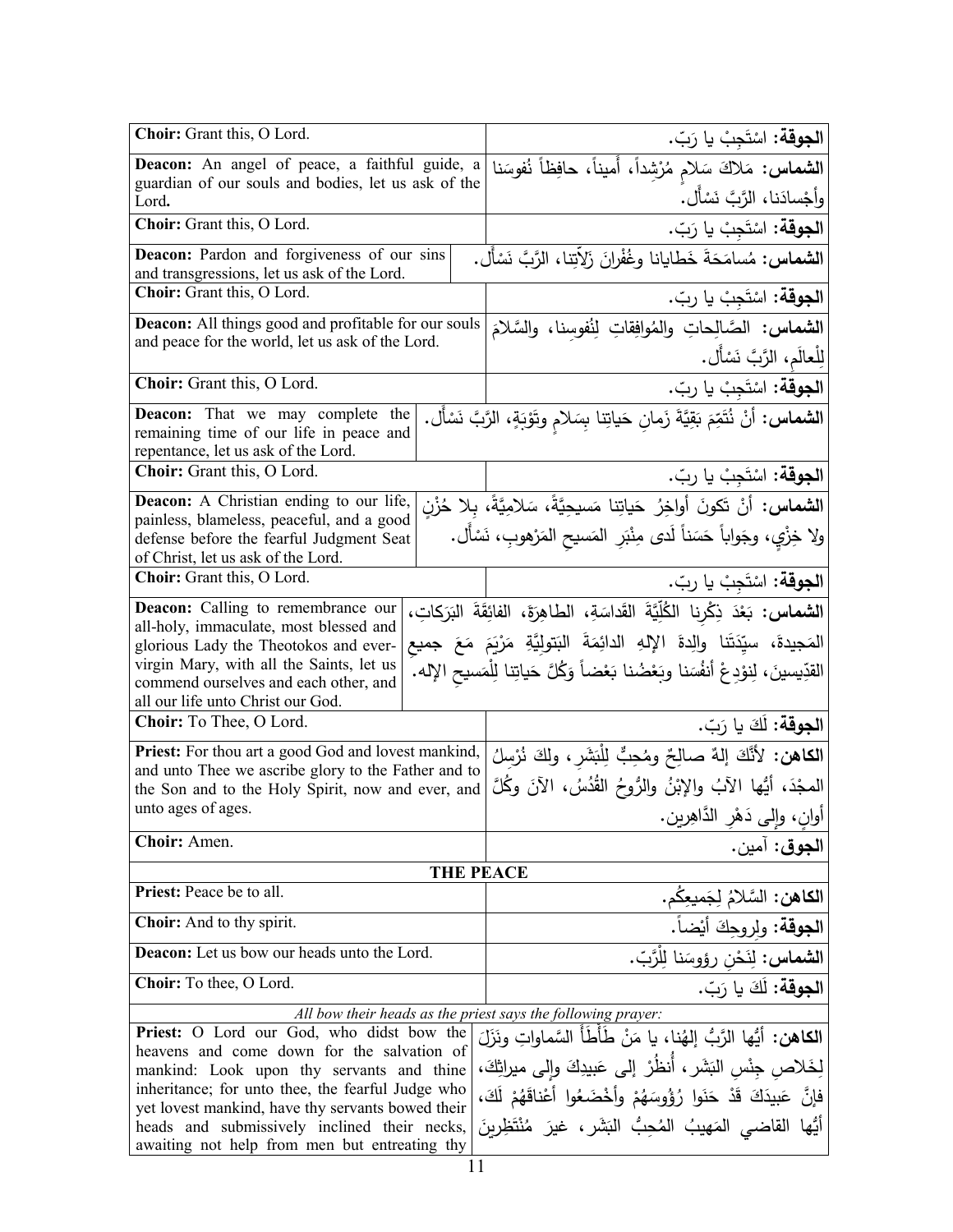| mercy and looking confidently for thy salvation.                                                                     | الْمَعُونَةَ مِنَ الْبَشَرِ ، بَلْ مُنْتَظِرِينَ رَحْمَتَكَ وِمُتَوَقِّعِينَ          |  |  |
|----------------------------------------------------------------------------------------------------------------------|---------------------------------------------------------------------------------------|--|--|
| Guard them at all times, both during this present<br>evening and in the approaching night, from every                | خَلاصَك. فاحْفَظْهُمْ في كُلِّ حين، وفي هَذا المَساءِ                                 |  |  |
| foe, from all adverse powers of the devil and from                                                                   | الحاضِر ، والليلِ المُقْبِلِ، مَصونينَ مِنْ كُلِّ فِعْلِ مُضادِّ                      |  |  |
| vain thoughts and from evil imaginations.                                                                            | شَيطانِيّ، ومنَ الأَفْكارِ الباطِلَةِ والهَواجِسِ الشِرِّيرَةِ.                       |  |  |
|                                                                                                                      |                                                                                       |  |  |
| Priest: Blessed and glorified be the might of<br>thy kingdom of the Father and of the Son and                        | <b>الكاهن:</b> لِيَكُنْ عِزُّ مُلْكَكَ مُبَارَكاً وَمُمَجَّداً أَيُّها الآبُ والابْنُ |  |  |
| of the Holy Spirit, now and ever, and unto ages                                                                      | وَالرُوحُ الْقُدُسْ، الآنَ وَكُلَّ أَوَانٍ وَإِلَى دَهْرِ الذَاهِرِينِ.               |  |  |
| of ages.                                                                                                             |                                                                                       |  |  |
| Choir: Amen.                                                                                                         | ا <b>لجوقة:</b> آمين.                                                                 |  |  |
|                                                                                                                      | APOSTICHA FOR THE RESURRECTION IN TONE SEVEN                                          |  |  |
| Thou hast risen from the tomb, O Savior of the                                                                       | لَقَد قُمتَ مِنَ القَبرِ يا مُخَلِّصَ العالَمِ، وَأَقَمتَ النِّشَرَ                   |  |  |
| world, and hast raised mankind with Thy body, O<br>Lord, glory to Thee.                                              | مَع جَسَدِكَ، فَيا رَبُّ المَجِدُ لَك.                                                |  |  |
| Verse 1. The Lord is King, and hath clothed                                                                          | عَ زَعْهُكُمْ 2 1 الرَبُّ قَدْ مَلَكَ، والجمالَ لَبِسْ. لَبِسَ الرَبُّ                |  |  |
| Himself with majesty. The Lord is robed; He is                                                                       |                                                                                       |  |  |
| girded with strength. Come, let us worship                                                                           | <i>القوّةَ وَتَمَنْطَقَ بها.</i> هَلَمّوا نَسْجُدْ لِلّذي قامَ مِن بَين               |  |  |
| Him Who rose from the dead and lighted all;<br>for He hath liberated us from the oppression of                       | الأمـــواتِ وأنـــارَ الجَميـــعَ. لأنَّـــهُ أعتَّقَنـــا مِـــن تَمَــرُّدٍ         |  |  |
| Hades by His third-day Resurrection, granting                                                                        | الجَحيم بِقِيامَتِهِ ذاتِ الثِّلاثَةِ الأَيّامِ، مانِحًا لَنـا الحَيـاةَ              |  |  |
| us life and the Great Mercy.                                                                                         | والرَّحمَةَ العُظمَى.                                                                 |  |  |
| <b>Verse 2.</b> For He has established the world so that                                                             | ئ لِتَكْمِكَ 2: لأَنْهُ ثَبَّتَ المَسْكُونَةَ فَلَنْ تَتَزَعْزَع.   أَيُّها           |  |  |
| it shall never be moved. When Thou didst descend                                                                     | المَسيحُ، لَقَدِ انحَدَرْتَ إلى الجَحيم فَسَبَيْتَ المَوتَ.                           |  |  |
| to Hades, O Christ, Thou didst lead death captive,<br>and when Thou didst rise on the third day, Thou                |                                                                                       |  |  |
| didst raise us with Thee, glorifying Thine almighty                                                                  | ولَمَّا قُمْتَ في اليَومِ الثَّالِثِ، أَقَمتَنا مَعَكَ مُمَجِّدِينَ                   |  |  |
| Resurrection, O Lord and Lover of mankind.                                                                           | قِيامَتَكَ الكُلِّيَّةَ الإقْتِدارِ ، أَيُّها الرَّبُّ المُحِبُّ البَشَرِ .           |  |  |
| Verse 3. Holiness befits Thy house, O Lord,                                                                          | ئز تكبك 3: لَبِيْتِكَ يَنْبَغِي التَّقْدِيِسُ يا رَبُّ إلى طُولِ                      |  |  |
| forevermore. Thou didst appear awe-inspiring, O<br>Lord, whereas Thou wast placed in a grave like                    | <i>الأَتام.</i> أَيُّها  الربُّ،  لَقَد  ظَهَرتَ  مَرْهويًا  حالَ  كَوْنكَ            |  |  |
| one that slumbereth, and didst rise in three days as                                                                 | مَوْضوعاً في قَبْرِ كَنائِم. وَقُمْتَ لِثَلاثَةِ أَيَّام كَمُقتَدِرٍ ،                |  |  |
| a mighty one, and didst raise with Thee Adam,<br>crying, Glory to Thy Resurrection, O Thou alone                     | وَأَنهَضْتَ آدَمَ مَعَكَ فَهَتَفَ قَائِلاً: المَجِدُ لِقِيامَتِكَ، يا                 |  |  |
| the Lover of mankind.                                                                                                | مُحِبٌ الْبَشَرِ ۖ وَحدَكَ.                                                           |  |  |
|                                                                                                                      |                                                                                       |  |  |
| <b>DOXASTICON FOR THE THIRD SUNDAY OF GREAT LENT IN TONE FOUR</b><br>Glory to the Father, and to the Son, and to the |                                                                                       |  |  |
| Holy Spirit; both now and ever, and unto ages                                                                        | الْمَجْدُ لْلَابِ وْلِإِبْنِ وْلْرُوحِ الْقَدْسِ. الْأَنَ وَكُلَّ أُولْنِ             |  |  |
| of ages. Amen. O Lord, Who didst support in                                                                          | <i>والی دَهُر الدَّاهِرِينَ. آمين.</i> یا رَبُّ، یا مَنْ آزَرَ فی                     |  |  |
| war the all-humble David, subjecting the                                                                             | داوودَ الْكُلِّيَ الْوَداعَةِ وأَخْضَعَ لَهُ                                          |  |  |
| stranger to him, fight with our believing king;<br>repulse our enemies with the weapon of the                        | الْجِنْس، حاربْ مَعَ مَلِكِنا الْمُؤمِن وادْحَضْ أَعْداءَنا                           |  |  |
| Cross, and reveal to us Thine ancient mercies,                                                                       | الصَّليب، وأظَّهرْ لَنا مَراحِمَكَ                                                    |  |  |
| O compassionate One; that they may know of a                                                                         |                                                                                       |  |  |
| truth that Thou art God; that by our trust in                                                                        | يَقِيناً أَنَّكَ أَنْتَ ابنُ الله وباتِّكالِنا<br>فخلموا                              |  |  |
| Thee we may vanquish them; and that by the                                                                           | نَقْهَرُهُم، وبشَفاعاتِ أُمِّكَ كَذَأَبِها، تَمنحُ لَنا                               |  |  |
| wonted intercessions of Thy Mother, Thou<br>mayest grant us the Great Mercy.                                         | الرَحْمَةَ العُظمى.                                                                   |  |  |
|                                                                                                                      | THE HYMN OF ST. SIMEON THE GOD-RECEIVER                                               |  |  |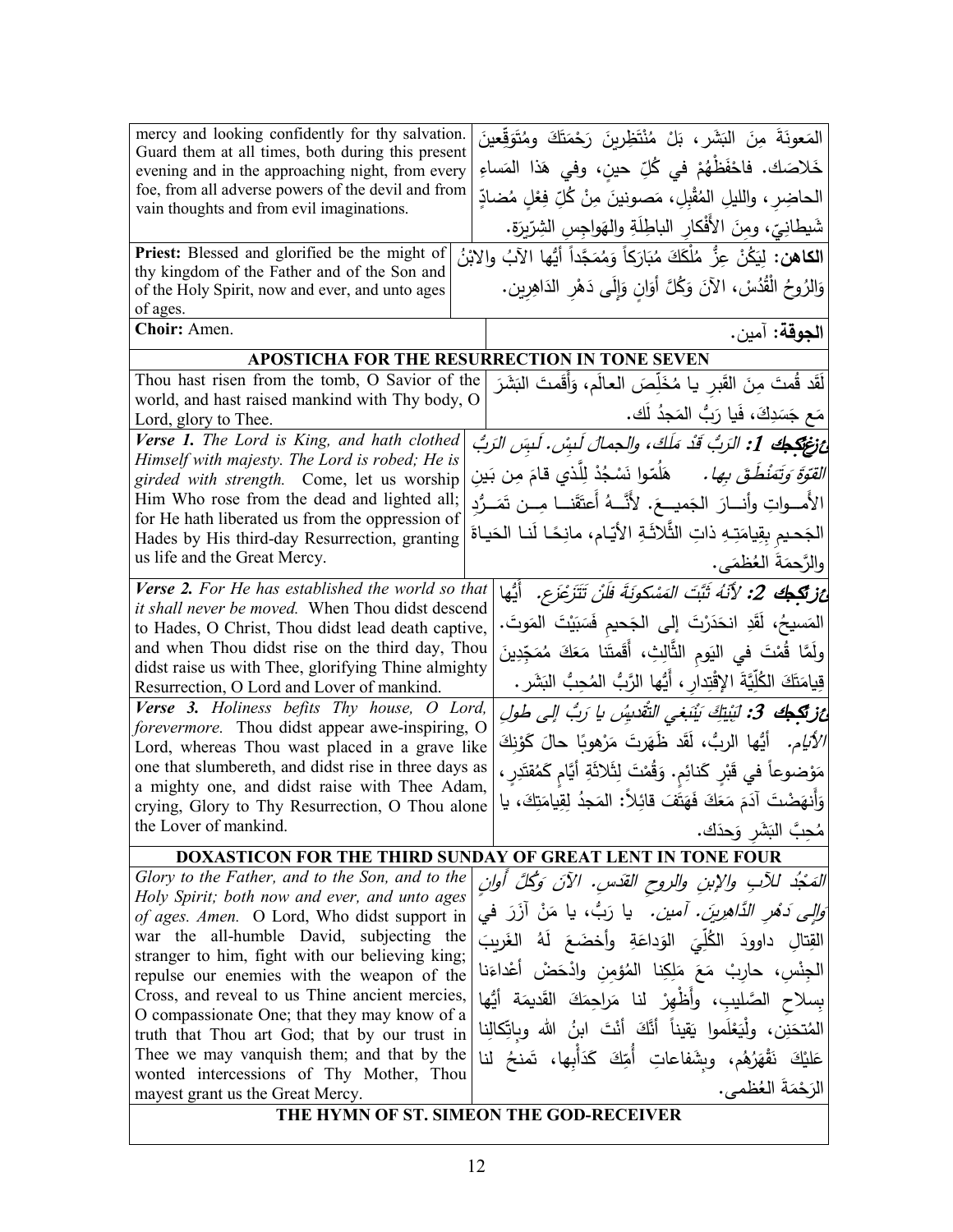| Choir: Lord, now lettest thou Thy servant depart                                                      | ا <b>لكـاهن:</b> الآنَ أطْلِقْ عَبْدَكَ أيُّها السَّيِّدُ علـى حَسَب               |  |
|-------------------------------------------------------------------------------------------------------|------------------------------------------------------------------------------------|--|
| in peace, according to Thy word; for mine eyes                                                        | قَوْلِكَ بِسَلامٍ، لأَنَّ عَيْنَيَّ قَدْ أَبْصَرَتا خَلاصَكَ الذي                  |  |
| have seen Thy salvation, which Thou hast<br>prepared before the face of all people, a light to        |                                                                                    |  |
| lighten the Gentiles and the glory of Thy people                                                      | أَعْدَدْتَهُ أَمامَ كُلِّ الشُّعوبِ، نـوراً لاسْتِعْلانِ الأَمَم،                  |  |
| Israel.                                                                                               | ومَجْداً لِشَعْبِكَ إِسْرائيل.                                                     |  |
| THE TRISAGION PRAYERS                                                                                 |                                                                                    |  |
| People: Holy God, Holy Mighty, Holy Immortal:                                                         | ا <b>لشعب:</b> قُدُّوسٌ اللهُ، قُدُّوسٌ القَويِّ، قُدُّوسٌ الذي لا                 |  |
| Have mercy on us. (thrice)                                                                            | يَموتُ، ارحَمْنا. (ثلاثاً)                                                         |  |
| Glory to the Father, and to the Son, and to the                                                       | المَجدُ للآبِ والابنِ والروح القُدُسِ، الآنَ وكلَّ أولَنِ                          |  |
| Holy Spirit; both now and ever, and unto ages of                                                      |                                                                                    |  |
| ages. Amen.                                                                                           | وَإِلَى دَهْرِ الداهرينَ. أمين.                                                    |  |
| All Holy Trinity, have mercy on us. Lord, cleanse<br>us from our sins. Master, pardon our iniquities. | أيُّها الثالوثُ القدوسُ، ارحمْنا. يا ربُّ اغْفُرْ خَطايانا.                        |  |
| Holy God visit and heal our infirmities, for Thy                                                      | يا سيّد تَجاوزْ  عَنْ  سَيّئاتِنا.  يا  قُدّوسُ  اطّلِعْ  واشْفِ                   |  |
| Name's sake.                                                                                          | أَمْراضَنا، مِنْ أَجْلِ اسْمِكَ.                                                   |  |
| Lord, have mercy. (thrice)                                                                            | يا ربُّ ارْحَم. (ثلاثاً)                                                           |  |
| Glory to the Father, and to the Son, and to the                                                       | المَجدُ للأَبِ والابنِ والروحِ القُدُسِ، الآنَ وكلَّ أَوان                         |  |
| Holy Spirit; both now and ever, and unto ages of<br>ages. Amen.                                       | وإلى دهر الداهرينَ. أمين.                                                          |  |
| Our Father, Who art in heaven, hallowed be Thy                                                        | أبانــا الـذي فــى السَّـماواتِ، لِيتقـدَّس اسـمُكَ، ليـأتِ                        |  |
| Name. Thy kingdom come; Thy will be done on                                                           |                                                                                    |  |
| earth as it is in heaven. Give us this day our daily                                                  | مَلَكوتُك، لِتَكُنْ مشيئَتُكَ كَمَا في السَّماءِ كذلِكَ على                        |  |
| bread; and forgive us our trespasses, as we                                                           | الأرض، خُبْزَنا الجَوْهَرِيّ أَعْطِنَا اليومَ، واتْرُكْ لَنَا ما                   |  |
| forgive those who trespass against us, and lead us<br>not into temptation, but deliver us from evil.  | علَيْنا، كما نَترُكُ نَحْنُ لِمَنْ لَنا عَلَيْهِ، ولا تُذْخِلْنَا في               |  |
|                                                                                                       | تَجْرِبِةٍ، لَكن نَجِّنَا مِنَ الشريرِ .                                           |  |
| Priest: For thine is the kingdom, and the                                                             | ا <b>لكاهن:</b> لأَنَّ لَكَ المُلْكَ، والقُوَّةَ، والمَجْدَ، أَيُّها الآبُ والإبنُ |  |
| power, and the glory, of the Father, and                                                              |                                                                                    |  |
| of the Son, and of the Holy Spirit, now                                                               | والروحُ القُدُسُ، الآنَ وكلَّ أوانِ وإلى دهرِ الداهرينِ.                           |  |
| and ever and unto ages of ages.<br>Choir: Amen.                                                       |                                                                                    |  |
|                                                                                                       | ا <b>لجوقة:</b> آمين.                                                              |  |
| <b>RESURRECTIONAL APOLYTIKION IN TONE SEVEN</b>                                                       |                                                                                    |  |
| Thou didst shatter death by Thy Cross, Thou didst                                                     | حَطْمْتَ بِصَليبِكَ الْمَوْتَ، وفَتَحْتَ لِلِّصِّ الفِرْدَوْسِ،                    |  |
| open paradise to the thief; Thou didst turn the<br>sadness of the ointment-bearing women into joy.    | وَحَوَّلْتَ نَوْحَ حامِلاتِ الطِّيبِ، وأَمَرْتَ رُسُلَكَ أَنْ                      |  |
| And didst bid Thine Apostles proclaim a warning,                                                      | يَكْرِزوا، بأَنَّكَ قَدْ قُمْتَ أَيُّها المَسيخُ الإِلْهُ، مانِحاً                 |  |
| that Thou hast risen O Christ, granting to the                                                        |                                                                                    |  |
| world the Great Mercy.                                                                                | العالَمَ الرَّحْمَةَ العُظْمي.                                                     |  |
| APOLYTIKION OF THE HOLY CROSS IN TONE ONE                                                             |                                                                                    |  |
| Glory to the Father, and to the Son, and to the                                                       | المحدُ للأبِ، والإبنِ، والروح القدسِ.                                              |  |
| Holy Spirit.<br>O Lord, save Thy people and bless Thine                                               | خَلِصْ يا ربُّ شَعْبَكَ، وباركْ ميراثَكَ، وامْنَحْ عَبِيدَكَ                       |  |
| inheritance, granting to Thy people victory over                                                      | المُؤمِنينَ الغَلَبَةَ على الشِّرّيرِ ، واحْفَظْ بِقُوَّةٍ صَليبِكَ                |  |
| all their enemies, and by the power of Thy Cross                                                      |                                                                                    |  |
| preserving Thy commonwealth.                                                                          | جَميعَ المُخْتَصِّينَ بِك.                                                         |  |
| RESURRECTIONAL THEOTOKION IN TONE ONE                                                                 |                                                                                    |  |
| Both now and ever and unto ages of ages. Amen.                                                        | الآنَ وكلَّ أوان والِي دهر الداهرينِ. أمين.                                        |  |